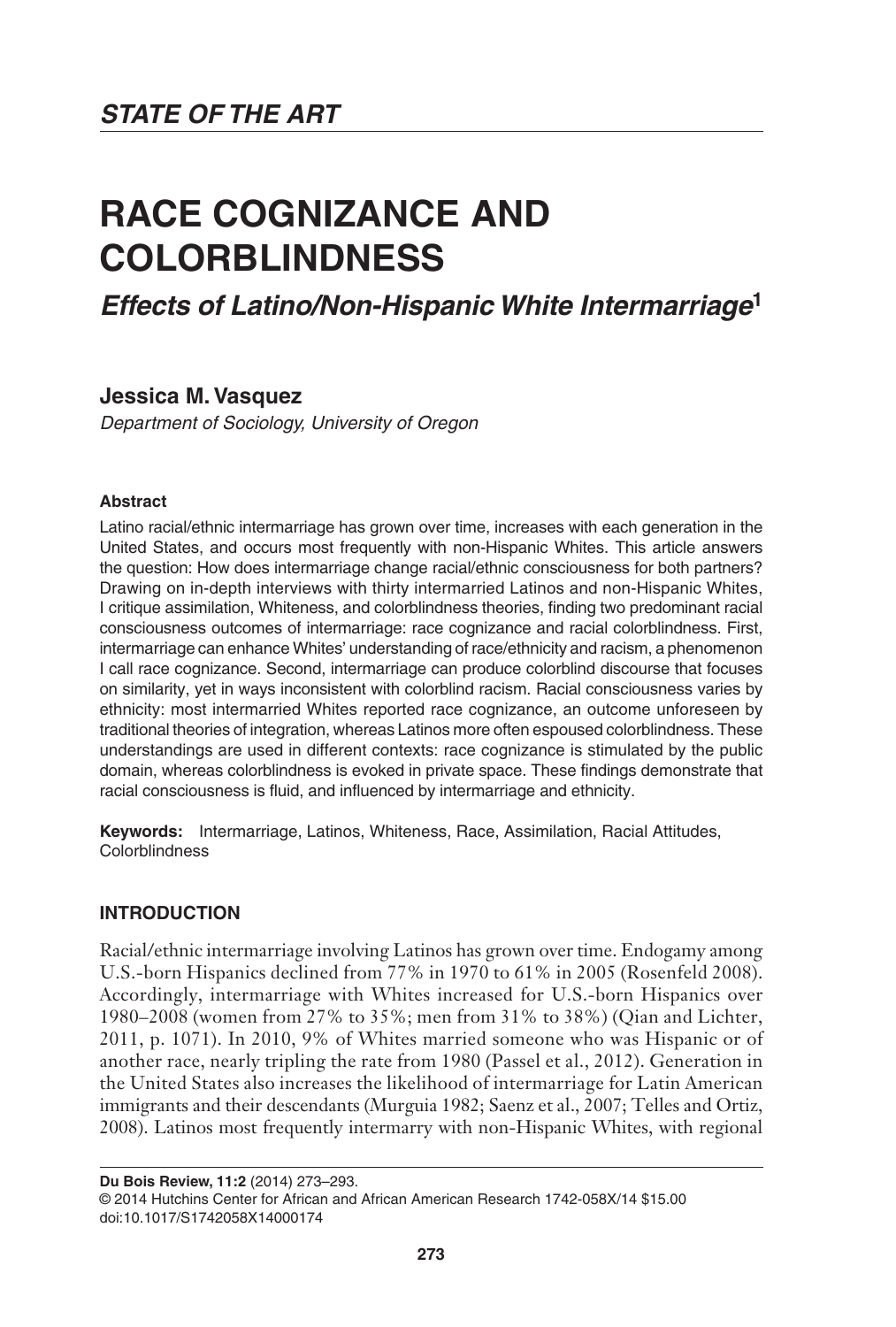## Jessica M. Vasquez

specificity in the United States and proximity to coethnics moderating intermarriage rates (Lee and Bean, 2010; Qian and Lichter, 2011; Telles and Ortiz, 2008). Racial/ethnic intermarriage has been viewed by classical assimilation literature as the gold-standard of integration (Gordon 1964 ), an endpoint indicating the collapse of group boundaries. The notion of intermarriage as a hallmark of integration processes has tremendous staying power, influencing much scholarship that documents changing intermarriage rates and race relations theory. The task for this article is to move beyond this understanding and answer the question: How does intermarriage shift racial consciousness, that is, understanding of race/ethnicity? In-depth interviews with thirty intermarried Latinos and non-Hispanic Whites<sup>2</sup> reveal two outcomes. First, intermarriage enhances Whites' understanding about the salience of race in the social world, an outcome I refer to as "race cognizance." Second, intermarriage can minimize the importance of race/ethnicity and produce colorblind discourse. In sum, intermarriage among Latinos and Whites can produce acute racial/ethnic awareness as well as minimize ethnic distinctions, outcomes mediated by ethnicity, context, and length of marriage.

# **ASSIMILATION, WHITENESS, AND COLORBLINDNESS**

Theories of intergroup contact are firmly situated in literature on immigration, assimilation, and intermarriage. Assimilation theory—which only concerns itself with the movement of the minority group *toward* the mainstream (Whiteness), never the reverse—assumes that increased closeness between groups will minimize attention to difference. This literature was inspired by researchers at the University of Chicago seeking to explain immigrant adaptation from southern and eastern Europe at the turn of the twentieth century (Park 1950; Park et al., 1925; Wirth 1956). Robert Park's (1950) seminal "race relations cycle" (p. 188) envisioned immigrant integration as a step-wise progression that moved from contact to eventual absorption into the Anglo-American middle class mainstream. Immigrant groups were envisioned as undergoing an "unlearning process" (Warner and Srole, 1945 , p. 295), implying that it was incumbent upon immigrants to change while the majority culture remained unmodified. Even when assimilation is understood as occurring on multiple dimensions, as Milton Gordon ( 1964 ) theorized, the presumption remained that integration was uni-directional, requiring the immigrant ethnic group to adapt to the Anglo-dominant mainstream. Predicated on notions of European racial superiority, the objective of Anglo-conformity is to maintain "English institutions…the English language, and English-oriented cultural patterns as *dominant* and *standard* in American life" (Gordon 1964, p. 88, emphasis added). This presumption (or prescription) of "Anglo-conformity" has reigned throughout American history.

As a whole, the immigration and incorporation literature misses reactions from the host society. Even when contemporary scholars who study post-1965 immigration from Latin America, Asia, and the Caribbean acknowledge that the mainstream is "remade" with inflows of immigrants, and that "assimilation, as a form of ethnic change, may occur through changes taking place in groups on both sides of the boundary" (Alba and Nee, 2003 , p. 11), dominant society largely escapes analytic attention. We presently lack a sophisticated understanding of the mechanisms that produce this "remaking" as well as what this "remaking" consists of beyond demographic makeup. The concept of "boundary blurring" is useful here, that is, the process whereby the social boundary and accompanying distinctions become less distinct (Alba and Nee, 2003 , p. 60). Improving upon outmoded models of assimilation as a one-way process, this "new" assimilation theory posits that the mainstream is changed through immigration and increased inter-group relations and yet we are left to wonder how and to what end.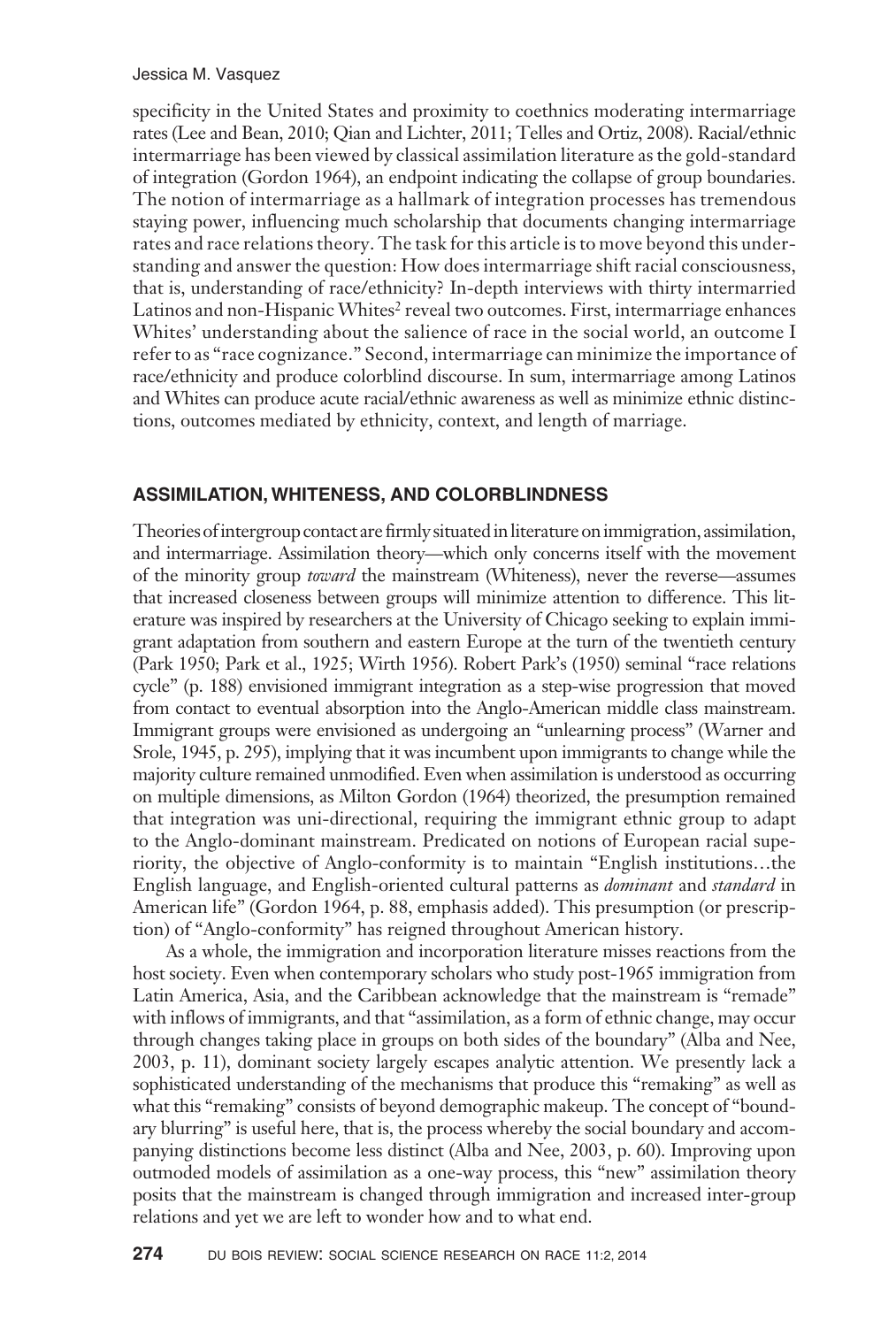Intermarriage remains a critical measure of integration, as it is thought to demonstrate decreased social distance between groups.<sup>3</sup> The "equal-status contact hypothesis," the proposition that people who interact with others who are roughly equal in status are less prejudicial, opens the door for intermarriage as potentially transformative (Feagin and O'Brien, 2003 ; Yancey 2007 ). Yet this strand of intermarriage scholarship has not been in dialogue with assimilation theory, which remains vague on how ethnic minorities affect the majority group. That intermarriage may work *counter* to assimilation theory's prediction of eroded racial boundaries and instead generate racial progressivism and awareness of race/racism among Whites is an important empirical question (O'Brien 2008 ). Cross-racial/ethnic intimacy, in either the family of origin or family of procreation, can aid the development of Whites' progressive racial attitudes (Feagin and O'Brien, 2003; O'Brien 2008; Twine 2010; Yancey 2007), such as approval of racial intermarriage and affirmative action, and denouncement of racial discrimination. France Winddance Twine's ( 2010 ) work on Black-White relationships in Britain informs us that interracial intimacy "provides one possible route for transforming one's sociopolitical vision" (p. 113). Interracial relationships can thus be micro-level "sites of sociopolitical knowledge" (Twine and Steinbugler, 2007, p. 342) that may catalyze racial consciousness. Relatedly, Ruth Frankenberg ( 1993 ) found that racism can have a "rebound effect" (p. 112) whereby Whites may feel slighted on a partner's behalf in reaction to racial discrimination. The notion that intermarriage may produce *race cognizance*, as opposed to deflect attention to race, contradicts the standard position that intermarriage is an indicator of assimilation.

Assimilation literature treats intermarriage as an outcome, presuming that changes in norms and attitudes occur *prior* to intermarriage. By treating intermarriage as a result, this body of scholarship conceals the possibility of intermarriage as an explanatory factor behind people's changed perspectives on race and ethnicity. This prospect turns assimilation theory on its head, reversing the direction of causality. I further critique assimilation theory for its proposition that erosion of difference accompanies integration. While assimilation—or the *reduction of* difference—is typically thought to reduce *attention to* difference, bilateral integration may actually shape the *recognition of* difference. Attentive to the two-way nature of assimilation, this article uses the traditional yardstick of intermarriage as a point of departure rather than an endpoint and is mindful to how intermarriage affects both the minority and majority group.

Whiteness studies, which dawned with pioneers W. E. B. Du Bois (1920) and James Baldwin (1963), and gained momentum in the early 1990s, aimed to theorize Whiteness, like subordinate racial/ethnic categories, as a historically, legally, and socially constructed category (Frankenberg 1993; Haney López 1996; Ignatiev 1995; Jacobson 1998; Roediger 2005). These early studies revealed that lower-class Whites sought to distance themselves from lower-class racial minorities in order to gain racial advantage (Ignatiev 1995; Roediger 1999). Whiteness studies highlights how Whiteness, like other non-White racial categories, is socially constructed and that meanings associated with Whiteness are tied to class status and are context-specific, influenced by race and class compositions of different localities (Hartigan 1999; McDermott 2006). The insight that Whiteness is produced locally and is a byproduct of racial and class relations lay the groundwork for the extension this study provides: that not just White racial *identity* but the White racial *consciousness* is similarly variegated.

Whiteness studies have largely missed the opportunity to theorize possibilities for changes in Whites' racial consciousness. Whites are understood to be "possessive" of their Whiteness, guarding the material and symbolic privileges it yields (Lipsitz 1995 , p. 369). Yet Monica McDermott's ( 2006 ) regional comparison of Whiteness urges us to consider White racial identity "as a set of patterned experiences," an insight which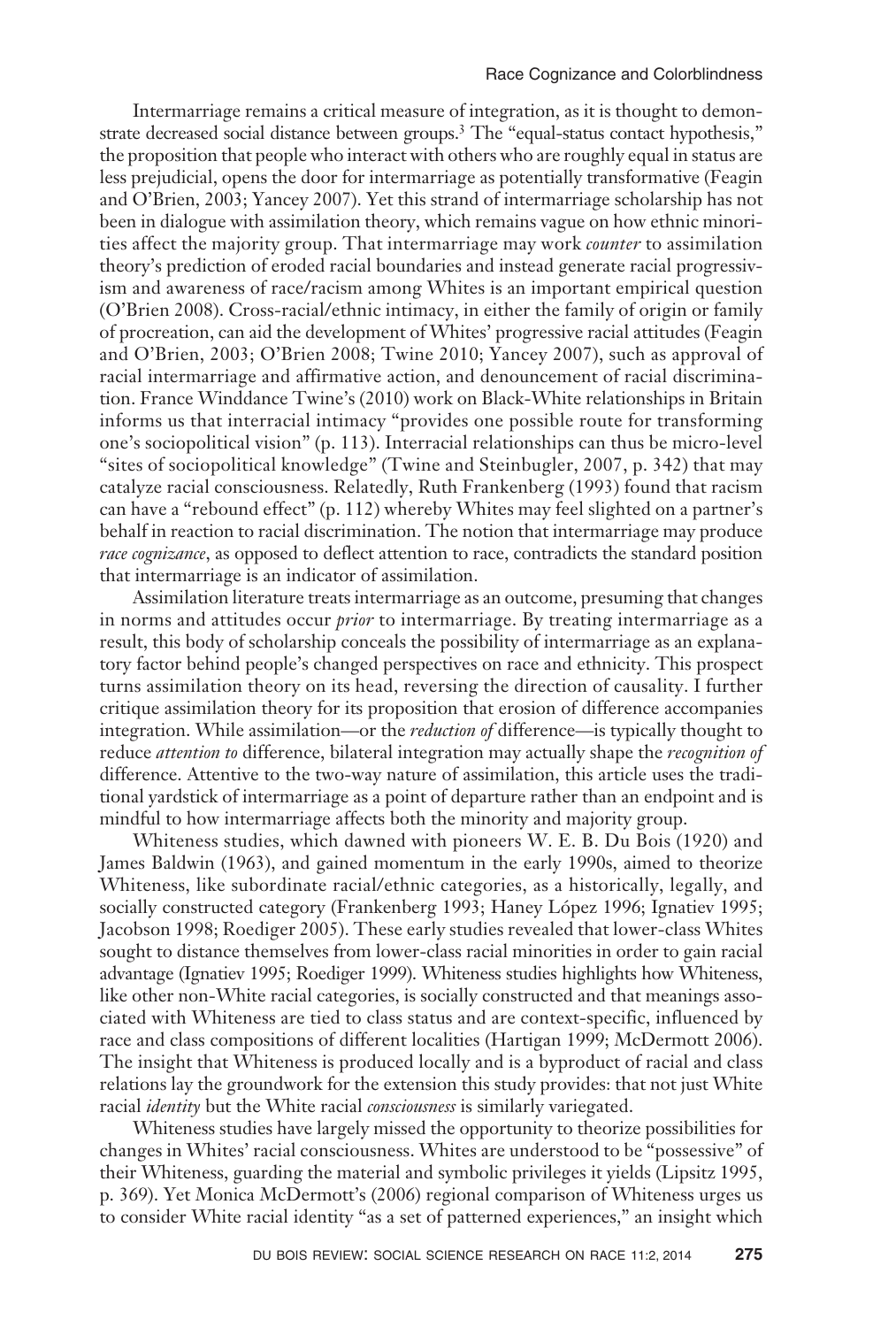"can help in understanding the connections between identity and context" (p. 58). If White racial identity, and I would add racial consciousness, is informed by context, then marital and family context warrant close examination. Without claiming that marriages are inherently equal (they can involve disequilibria of power as well as racialized, gendered, and capitalistic desires [Nemoto 2009; Thai 2008]), I posit that racial/ethnic intermarriage can disrupt Whites' "white habitus." Following Pierre Bourdieu, Eduardo Bonilla-Silva ( 2003 ) defines "whites habitus" as Whites' "set of primary networks and associations with other whites that reinforces the racial order by fostering racial solidarity among whites and negative affect toward racial 'others'" (p. 16). Diversified social environments and cooperative interaction among people of equal status can lead to "personal growth and deeper understanding of different perspectives" (Perry 2002 , p. 67), making intermarriage a suitable site to study shifted racial consciousness. In this article, I position Whites as interactive subjects whose agency and interpersonal relationships expose them to different racialized perspectives that may animate them about race and ethnicity in new ways. My contribution to Whiteness studies is to expose Whites' racial consciousness as varied and influenced by interethnic intimacy.

Not exclusive to Whites, racial colorblindness is "the belief that racial group membership should not be taken into account, or even noticed" (Apfelbaum et al., 2012 , p. 205). Humans, of course, do not actually *not see* difference. In a conceptual sense, everyone "sees" race, for it is "encoded into individuals through iterative social practices" (Obasogie 2010 , p. 585). In the post-civil rights era, "new racism" involves the replacement of overt forms of racism with "structured racism" or "colorblind racism" where White privileges are deeply embedded in the organization of society. Bonilla-Silva (2003) defines colorblind racism as discourse which "explains contemporary racial inequality as the outcome of nonracial dynamics" (p. 2). A linchpin of colorblind racism is White "transparency": the tendency of Whites not to think of themselves in racial terms or to consider their norms, behaviors, experiences, or perspectives as White-specific (Haney López 1996, p. 111). Ruth Frankenberg ( 1993 ) calls this phenomenon "color- and power-evasiveness" (p. 15), a discursive strategy that conceals inequalities and emphasizes cross-racial similarities. Colorblind silence only entrenches and immunizes race through non-recognition (Haney López 1996). Moving beyond the superiority/inferiority divide that characterizes race relations requires that Whites transcend transparency and recognize the salience their own racial identity.

While colorblind racism and colorblind silence are harmful to the project of racial justice, this is a totalizing theoretical framework that does not capture the colorblindness articulated by intermarried couples. A departure from documented trends, I found that intermarried couples invoke colorblindness *optimistically,* signaling a moment when race/ethnicity does not inhibit relations or bespeak inequality. Furthermore, colorblindness literature oversimplifies racial consciousness by conceiving of it as dichotomous: one either is race conscious or colorblind. This bivariate conceptualization of mental constructs around race is unrealistically sharp and nullifies the possibility that people may view race as a powerful principle of social organization in certain circumstances but not others.

By putting three disparate strands of race relations literature in conversation with one another—assimilation, Whiteness studies, and colorblindness—one can now ask: How might Whites' perspectives on race and ethnicity be shaped by interactions with non-Whites? $4$  For the purpose of this article, the question is sharpened to: How do ongoing, intimate relationships (intermarriage) between Latinos and Whites affect both parties in terms racial consciousness?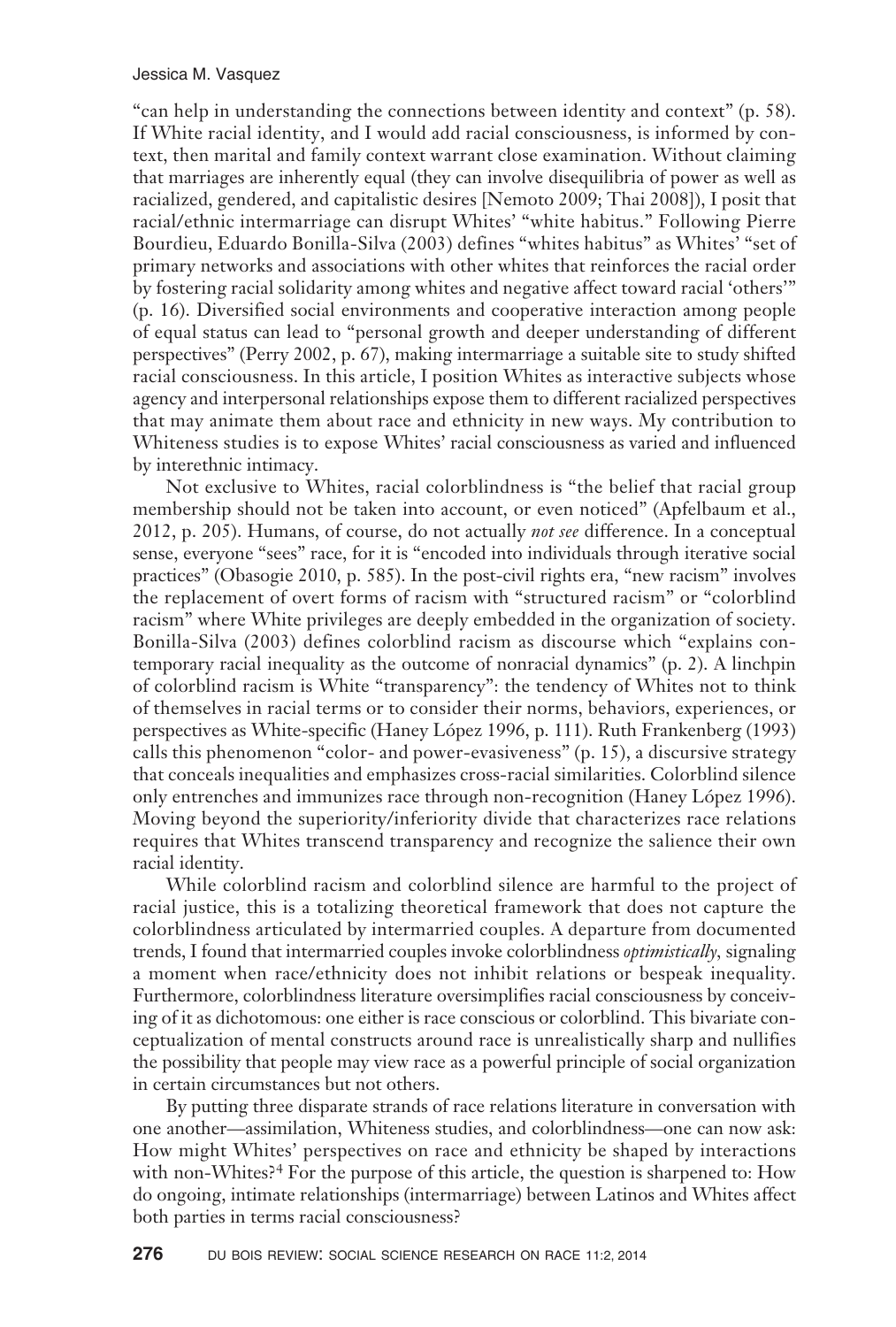#### **METHODS**

This article draws from interviews with thirty adults (fourteen married couples and two divorcees)<sup>5</sup> who are—or were—in Latino/White heterosexual intermarriages. Of the thirty adults, ten are Latina women, six are Latino men, five are White women, and nine are White men. Ten couples were comprised of Latina women and White men pairs, while six were Latino men and White women. While actual Hispanic/ White marriage rates vary insignificantly by gender (Wang 2012), White males are more likely to date non-Whites than their female counterparts (Feliciano et al., 2009). This was reflected in the greater representation of Latina women and White men pairings in my sample. Thirteen couples hail from the northeast region of Kansas (Topeka, Lawrence, and Kansas City) and three from California (Los Angeles County). Four couples were married ten years or less, ten couples were married eleven years or more, and two individuals were divorced. While I sought both heterosexual and homosexual couples (I used the language of "lifetime partners" in requests for interviews), this article does not include any homosexual couples. I loosened the necessity of being currently married, since two divorcees wanted to participate.

This data is a portion of a larger comparative project on ethnic in-marriage and out-marriage among Latinos that contains 109 interviews from fifty families (twentyfour in California, twenty-six in Kansas). The subset of data used for this article includes *all* respondents who are currently or were married across the Latino/White ethnic line. Latino/White marriages account for the greatest share of intermarriages that took place in 2008–2010, accounting for 6.2% of new marriages, followed by other mixed (4.8%), White/Asian (2.2%), and White/Black (1.7%) (Wang 2012 , p. 46). The Latino/White pairing is the most frequent out-marriage combination and therefore an appropriate site to gain insight into intermarried couples' changing racial consciousness.

The rationale for drawing samples from California and Kansas is to compare a traditional migration gateway that borders Mexico and boasts a racially/ethnically diverse population with a new gateway for migration that is removed from the border and predominantly White. California's population is 40.1% non-Hispanic White whereas Kansas' population is 78.2% non-Hispanic White. The nation is composed of 16.3% Hispanic persons (of any race) whereas California, at 37.6% Hispanic, is over double that average and Kansas, at 10.5% Hispanic, is about half the national average (U.S. Census 2012 ). California's non-Hispanic White population is about half that of Kansas and its Hispanic population is triple that of Kansas. California is not just diverse but boasts a very high intermarriage rate, 23.3% of marriages occurring in 2008–2010 crossing racial/ethnic lines, as compared to 16.4% in Kansas and 15.0% nationwide (Wang 2012). These intermarriage rates have implications for multiracial reporting on the Census; California has high rates of multiracial identification and is the only state in the union with a multiracial population exceeding one million (Lee and Bean, 2010 ). Population characteristics, intermarriage, and mixed race reporting all signal the greater diversity in California than Kansas and speak to the racial/ethnic landscape that individuals and couples navigate in their daily lives.

Concerning changing nationwide demographics, as of 2012, non-Hispanic Whites account for a minority of births in the United States for the first time (Passel et al., 2012 ). As a result of the growing share of minority births, projections forecast that non-Hispanic Whites will become a minority of the population (47%) by 2050 (Passel et al., 2012 ). Hispanics, the nation's largest minority group, are expected to account for much of the population growth. In this article, I focus on Latino and non-Hispanic White couples because Latinos are most likely to intermarry with Whites than any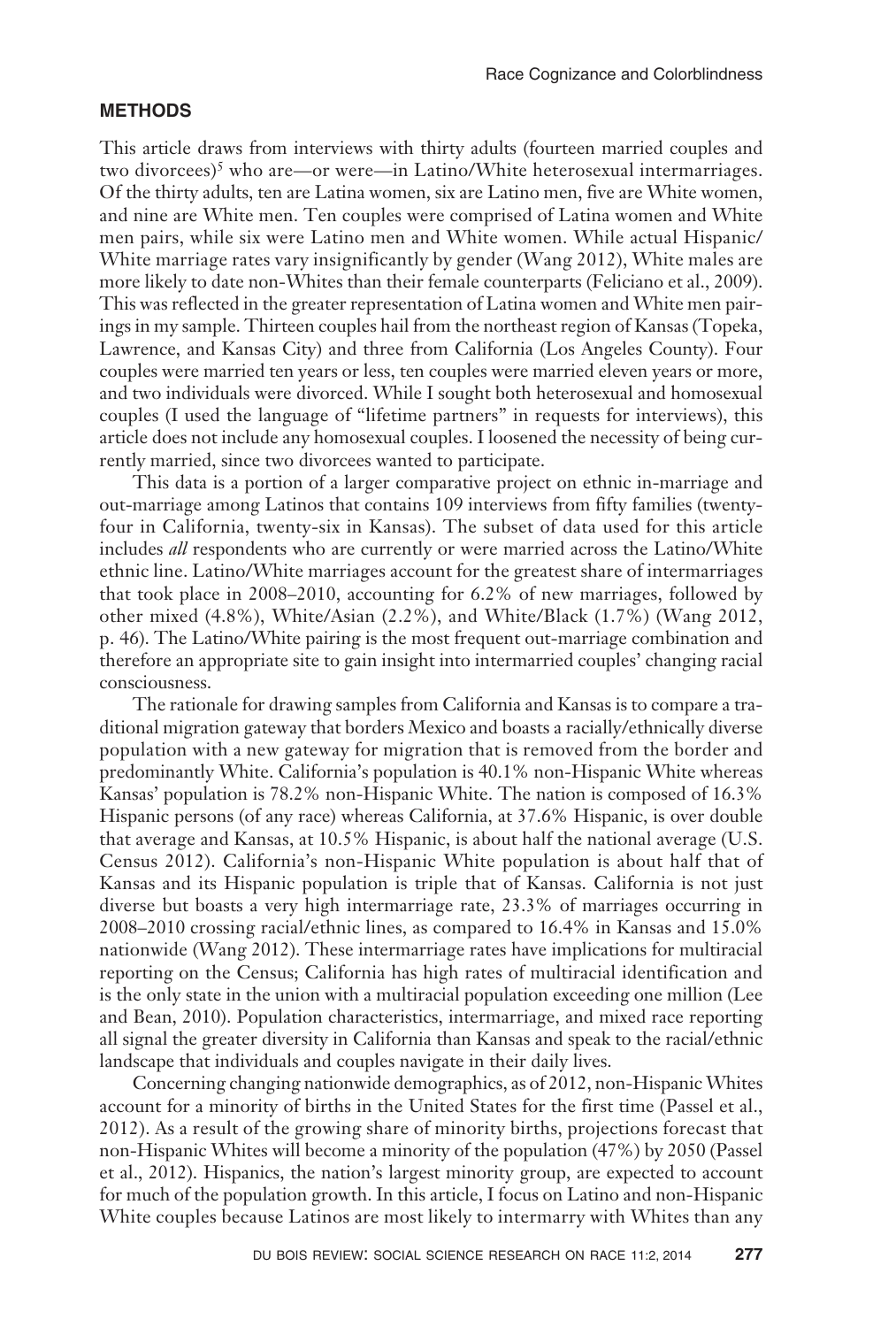#### Jessica M. Vasquez

other racial/ethnic category (Lee and Bean, 2004). These findings shed light on consequences of intimate relationships that are becoming increasingly common.

The sample of thirty individuals representing sixteen couples is comprised of U.S.-born Latinos and the 1.5 generation—those who were born in Latin American countries but immigrated to the United States prior to their twelfth birthday (Portes and Rumbaut, 2001)—and their White, U.S.-born marital partners. Since intermarriage increases with generation in the United States (Murguia 1982 ; Telles and Ortiz, 2008), this research design captures Latinos who are more likely to intermarry than their immigrant counterparts. My recruitment strategies involved working through institutions that serve the community such as Catholic churches, Latino business organizations, and pre-existing professional contacts. Snowball sampling, as a second stage in the recruitment process, whereby I asked interviewees to recommend relatives, friends, neighbors, or work associates that might be suitable interviewees, was extremely effective. I used several social networks in order to get referrals for interviews, careful not to rely on a single source, since friends and relatives of one person likely vary in key features from the wider population. Utilizing the recommendations of several interviewees allowed me to expand in different directions than solely working with institutions would allow. By following various channels, I am confident that a reasonable variety of people, with a range of experiences and perspectives, are represented. The sources for recruitment for couples (not individuals) represented in this article include: snowball sampling (9), Latino organization (3), Catholic Church (1), and professional contacts (3). There is likely a selection bias to my sample in that Whites who intermarry may be predisposed to racially progressive stances. This bias is an unavoidable artifact of any research design concerning intermarriage and, I believe, does not undermine the study's contribution.

I interviewed both partners of all the married couples. I conducted the interviews individually and did not share information yielded in one partner's interview with the other. I paid each interviewee twenty dollars as a thank you for their time. Pseudonyms are used; all names have been replaced with fictitious names that correspond to interviewees' Hispanic or Anglophone first and last names.

In-depth interviews that allow for discovery, complexity, and unexpected insights that emerge from people's narratives (Chambliss and Schutt, 2010 ) were appropriate for my research. Open-ended questions allowed respondents to reply at length on meaningful points and a semi-structured interview protocol allowed me to prompt for detail and pursue themes. The semi-structured interviews took a life history approach, inquiring about respondents' racial/ethnic background, identity claims, natal family, marital family, childrearing strategies if they were parents, and cultural practices. The interview protocol was sharpened over time, a process of "progressive focusing" (Chambliss and Schutt, 2010 , p. 207) wherein conducting interviews provides insight into which questions are crucial, which need to be re-worded, and those that need to be added to access pertinent themes. This process of discovery and progressive focusing hones the interview schedule, improves the interview technique, and leads to conceptual categories which are used during data analysis.

In the interviews, I attempted to tap the consequences of intermarriage on both partners. Individuals are my unit of analysis, not couples, which allows me to illustrate important differences within couples. Given that I conducted interviews years (or decades) after the decision to marry, people may over- or under-estimate the effects that their marital partners have had on their ideas about race/ethnicity. Adhering to the notion that "truth is perspectival" (Ruddick 1989 , p. 16), I did not search for an objective truth, but instead desired to hear, document, and question the connection between intimate relationships and racial consciousness as the respondent articulated it.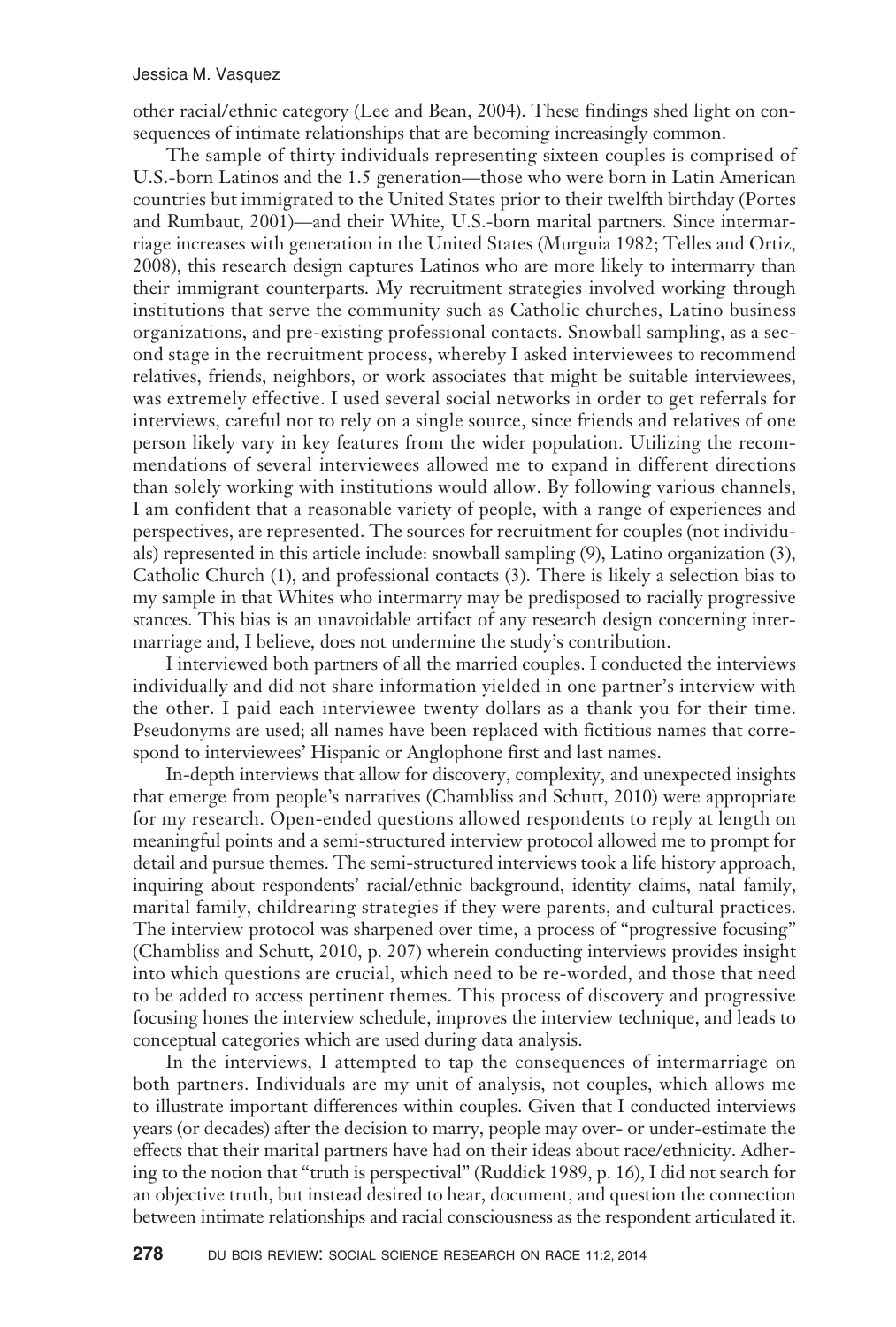I tape-recorded and transcribed all interviews in order to utilize verbatim narratives in the coding and writing process. Writing field notes after each interview captured personal affect that gets lost in written transcripts; I noted any pertinent material about a respondent's physical appearance, demeanor, and tone during the interview (laughter, tentativeness, etc.). In the field notes, I documented both similarities and differences across cases and analyzed the reasons for repeated themes or departures from a trend.

I used an inductive, grounded theory approach to analyze the data (Glaser and Strauss, 1967; Strauss 1987), allowing for categories to emerge from the data upon analysis, as opposed to approaching data analysis with preconceived categories. I used ATLAS.ti, a qualitative data analysis software program that allows researchers to code sections of interview material based on keywords and themes. During the coding process, I identified common patterns and exceptional cases as well as key quotations that illustrate prominent themes. Grouping interviews according to emergent themes and teasing out associations is the basis of the findings section.

# **FINDINGS ON RACIAL CONSCIOUSNESS**

Understandings of race/ethnicity are contextual and partially contingent upon intimate relationships. The two racial consciousness outcomes, race cognizance and colorblindness, refer to what extent race/ethnicity is overtly discussed and deemed relevant. I use the umbrella term *racial consciousness* to embrace both *race cognizance*, which acknowledges racial differences and racialized outcomes or experiences, as well as *colorblindness*, which deemphasizes racial/ethnic features. Whites are highly represented in the race cognizance category compared to Latinos because intermarriage introduces racial/ ethnic issues in newfound ways for Whites whereas Latinos *already* possessed race cognizance as result of experiencing racialization as non-White firsthand. In contrast to Whites, Latinos minimized racial/ethnic distinctions in their intermarriage. In sum, Whites apprehended the social power of race/ethnicity whereas Latinos more often downplayed racial/ethnic difference, these contrasting strategies reveal how intermarriage works uniquely on each racial/ethnic group represented in a union. In addition to ethnicity shaping racial consciousness, two smaller findings are notable. First, situational contexts elicit different forms of racial consciousness: public situations of discrimination or inequality stimulate race cognizance whereas private sphere themes encourage colorblindness. Second, duration of marriage also influences racial consciousness, the more recently married typified by colorblindness and the longlasting marriages characterized by race cognizance.

# **Race Cognizance**

Interracial and interethnic relationships may destabilize racial boundaries, enabling Whites to empathize with less privileged racial positions (Frankenberg 1993). This outcome contradicts assimilation theory. Rather than the minority becoming *socially Whitened*, intermarriage exposes Whites to "rebound effect[s]" of racism (Frankenberg 1993 , p. 112) and may foster progressive racial views. In contrast to the assimilation, Whiteness, and colorblindness literatures, Whites may become *socially browned* through intimate relationships.

White spouses experience race cognizance in reaction to instances of public discrimination they witness or undergo with their Latino/a partners and children. Fifty-eight-year-old White Trudy Ybarra, married to Luke, a Mexican American, has moved toward race cognizance since her intermarriage. She recounts two occasions,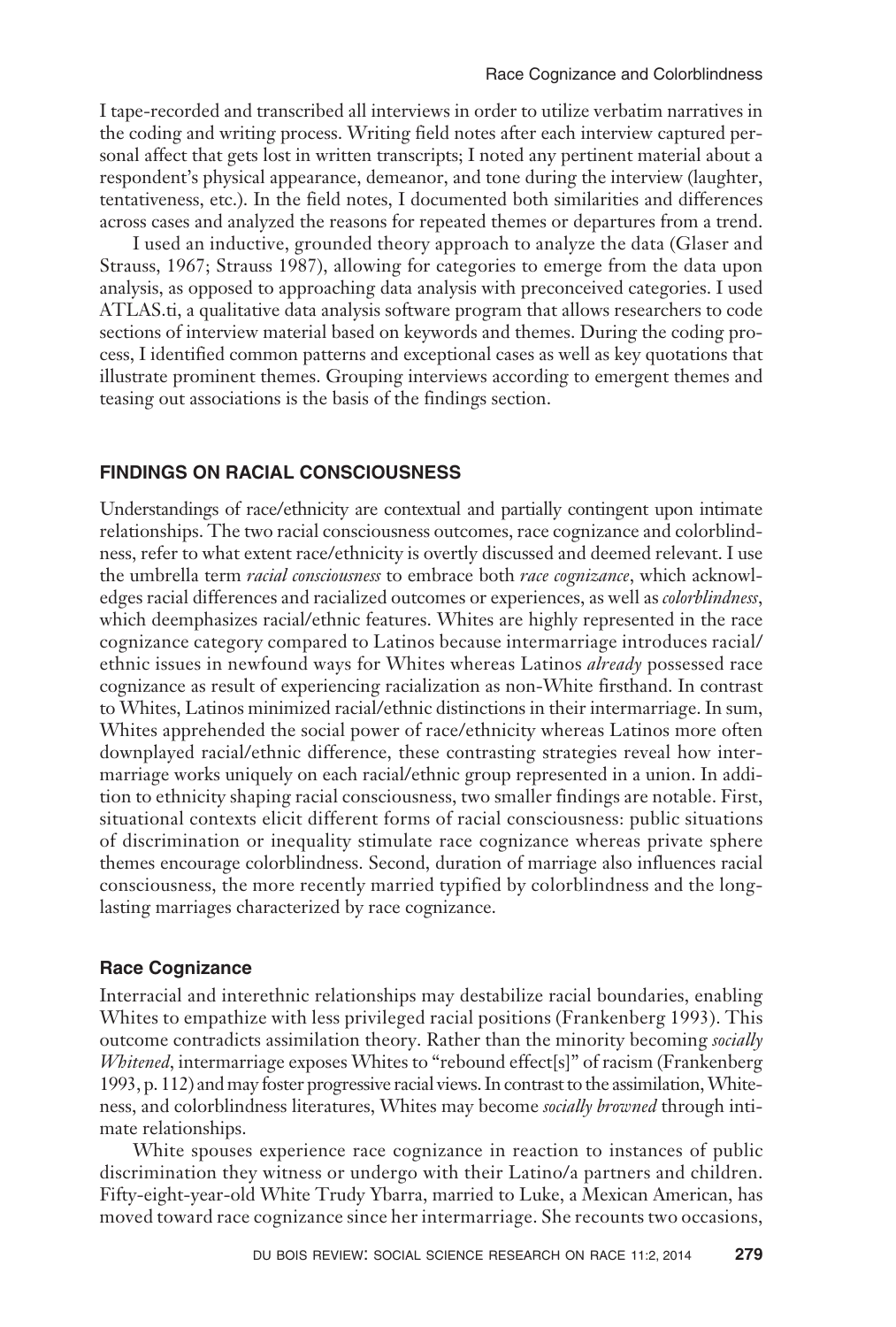one involving her son and another involving her husband, where she detected racism. Her junior high-school-aged son was wrongly accused of sexual harassment by a teacher who misidentified him based on a parent's complaint about a boy who sat in his section of the classroom. Trudy directly asked the girl's mother and discovered that her son was innocent. As he was sitting amongst White boys, he was misidentified by the teacher as the perpetrator, Trudy reporting, "The only one she was accusing was the minority kid…." She combated this racist judgment by meeting with the school principal where she used her White privilege to speak for her non-White family members. She felt like the White administrator would take her, but not her husband Luke, seriously. She explained why she acquiesced to dominant racial scripts and became the advocate for her mixed family:

We went to the principal. This is racist too—I was the one who did all of the talking. If Luke did it—and we knew this—it would be like, "you're being overly sensitive." But if I did it, they would listen to me. I didn't think that was fair. But, they did listen to me. I realized that . . . I was gonna have more effect than others. It put me in a position that I had to speak up. . .It makes you uncomfortable because you know that if a person of color says anything it's gonna be swept under the rug. . . Luke and I were still a team but I did all the talking.

In situations like this—her multiethnic Mexican American son is wrongly accused and, while "still a team," she speaks on behalf of herself and her husband—Trudy displays her burgeoning race cognizance and makes strides to overcome her White "transparency" (Haney López 1996). Observing, "this is racist too," she is the spokesperson for her family, playing racial politics to advance her family's agenda of vocalizing a concern. This narrative showing that Whites are presumed to be equal, rational, and proper, as compared to minorities who are alleged to be subordinate, emotional, and improper taps into how racial groups become endowed with meaning (Omi and Winant, 1994).

Race cognizance is peaked in situations of public discrimination. Public authorities ranging from school administrators to federal agents who draw racialized conclusions about people heighten Whites' awareness of race and racism. In a second lurid biographical narrative, Trudy confronts racism in two ways: her Mexican American husband's citizenship is rigorously questioned at the U.S.-Mexico border and her mixed-ethnicity family is not recognized as a family. Trudy recounts how she and one of her sons crossed the international border without incident while Luke and her second son were interrogated: "They [Border Patrol] wanted to know. . . how he came to be crossing into the U.S. and where the child came from. That was a bit of racism. We were all together." First, as a White woman, her U.S. citizenship was unquestioned whereas her Mexican American husband's citizenship was doubted. In a time of tightened border control and concerns over the "browning" of the nation (Huntington 2004), Latino men are more likely than others to be questioned, detained, and deported to home countries (Golash-Boza and Hondagneu-Sotelo, 2013 ). Since an assumption of foreignness is often linked to perceived ethnicity (Jiménez 2010; Ochoa 2004) (and Mexican American citizens have been erroneously deported during times of mass deportations such as the mid-1950s [Gutiérrez 1995 ; Hondagneu-Sotelo 1997]), even citizenship does not prevent extra scrutiny at the border. Second, the mixed-ethnicity family is not recognized as a family unit, a prejudgment based on the assumption of homogamy (Twine 2010). Public discrimination against minority family members pushes Whites to achieve race cognizance, a perspective that recognizes racial inequality.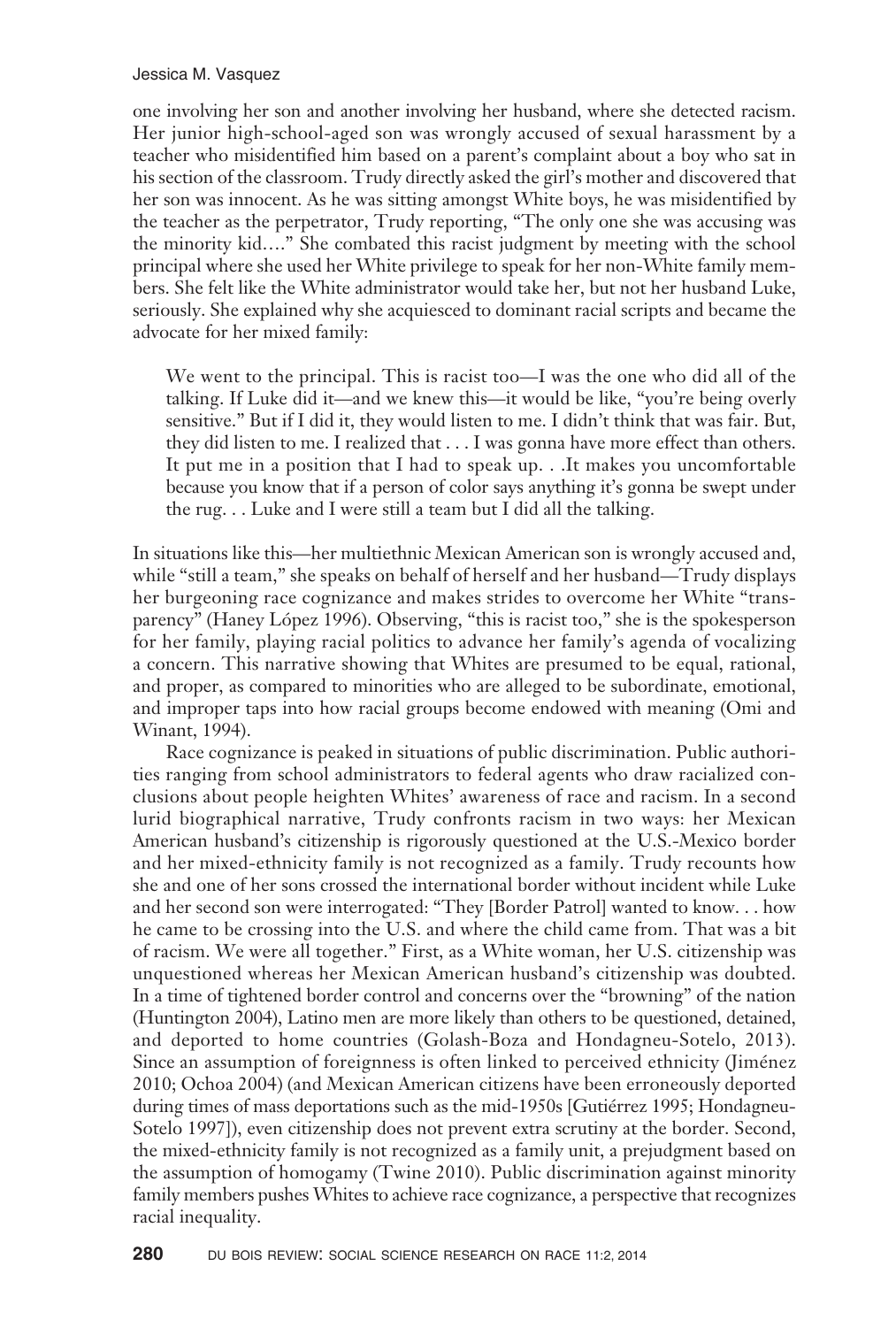#### Race Cognizance and Colorblindness

Formerly colorblind people can become cognizant of race through intermarriage. By becoming familiar with their Latino spouses' personal histories that are inflected with racism, Whites learn about racism and elevate their race cognizance. Forty-sixyear-old Courtney Flores, a White ethnic Kansas native who was raised "colorblind" due to her "99.8% White" (laughing) hometown demographics, shows how exposure to minority perspectives is foundational to race cognizance. Considering herself more aware of racial/ethnic stereotypes since her intermarriage, Courtney discerns racial slights against her Latino husband, including a time she believes he was overlooked for a promotion. Instead of dwelling on this lost opportunity, she instead addresses how familiarity with Roland's history shapes her race cognizance: "He grew up here [Lawrence, Kansas] in the '60s and the '70s when all the racial violence. . . was going on. . . [His] Grandpa sat on the front porch with his shotgun or rifle across his lap and a bottle of Old Crow beside him. . . He has much more of a sense of insecurity with his surroundings than I do." Roland's personal history is a lesson for Courtney in racial politics. In response, she attempts to educate her children and others about prejudice, illustrated by how she gently chides her pre-teen daughter who scorns classmates who have different cultural styles: "I get upset. . . '*Mija* [sweetheart], don't be so judgmental.'" In contrast to assimilation theory that, aside from focusing only on minority groups, assumes a diminishing of racial/ethnic distinctions over time, Courtney's story reveals the theoretically surprising outcome of *increased* racial awareness through interracial contact.

Race cognizance is a mental orientation, an attitude, yet might it prompt action? Repeated incidents of discrimination that foment racial awareness may also stimulate behavioral changes, ranging from consciousness-raising efforts to occupational pursuits. Trudy Ybarra has become more attentive to racism and combats it through direct conversation. Courtney Flores moves from race cognizance to consciousness-raising action when she uses racism as an educational moment: "I feel. . . a real strong sense of indignation. . . Not only am I processing it for me but [I am] also creating an awareness that this crap is still out there and helping other people to be aware of it [so] maybe we can change it." Intermarriage and close friendship that crosses racial/ethnic lines can alter Whites' racial attitudes as well as serve as a "springboard to taking action against racial prejudice or discrimination" (Feagin and O'Brien, 2003, p. 245).

Intermarriage has the potential to aid the development of Whites' progressive racial attitudes (Feagin and O'Brien, 2003; Twine 2010; Yancey 2007). One critique of intermarriage scholarship is that intermarriages may contain people who are predisposed to liberal racial ideologies (Yancey 2007 ). Yet, even if this is true, intermarriage can *continue* to encourage racially progressive attitudes and actions. Deirdre Gonzalez describes her method of working toward racial equality as "helping people," an aim that predated her marriage with her Latino husband. A social worker, Deirdre works at a college assistance migrant program that aids Southeast Asians and Latinos. She connects her intermarriage to her career in education: "Because I was married to Ignacio and we had biracial kids [and] I feel connected to his side of the family, I thought I could connect with these students. I think I might be able to do something for them." Familiar with her in-law's migration history and thankful that they promoted her husband's education, Deirdre is compassionate toward immigrant families, aware of the barriers they face. Race cognizance among intermarried Whites may convert to action such as dialogue or career choices. By moving beyond the "white bubble" (Feagin and O'Brien, 2003 , p. 25) of racial separation, intermarried Whites can become empathetic and work to remedy racial inequality.

Most women, including *all* White women, expressed race cognizance as a result of intermarriage, suggesting their openness to empathizing with another axis of oppression.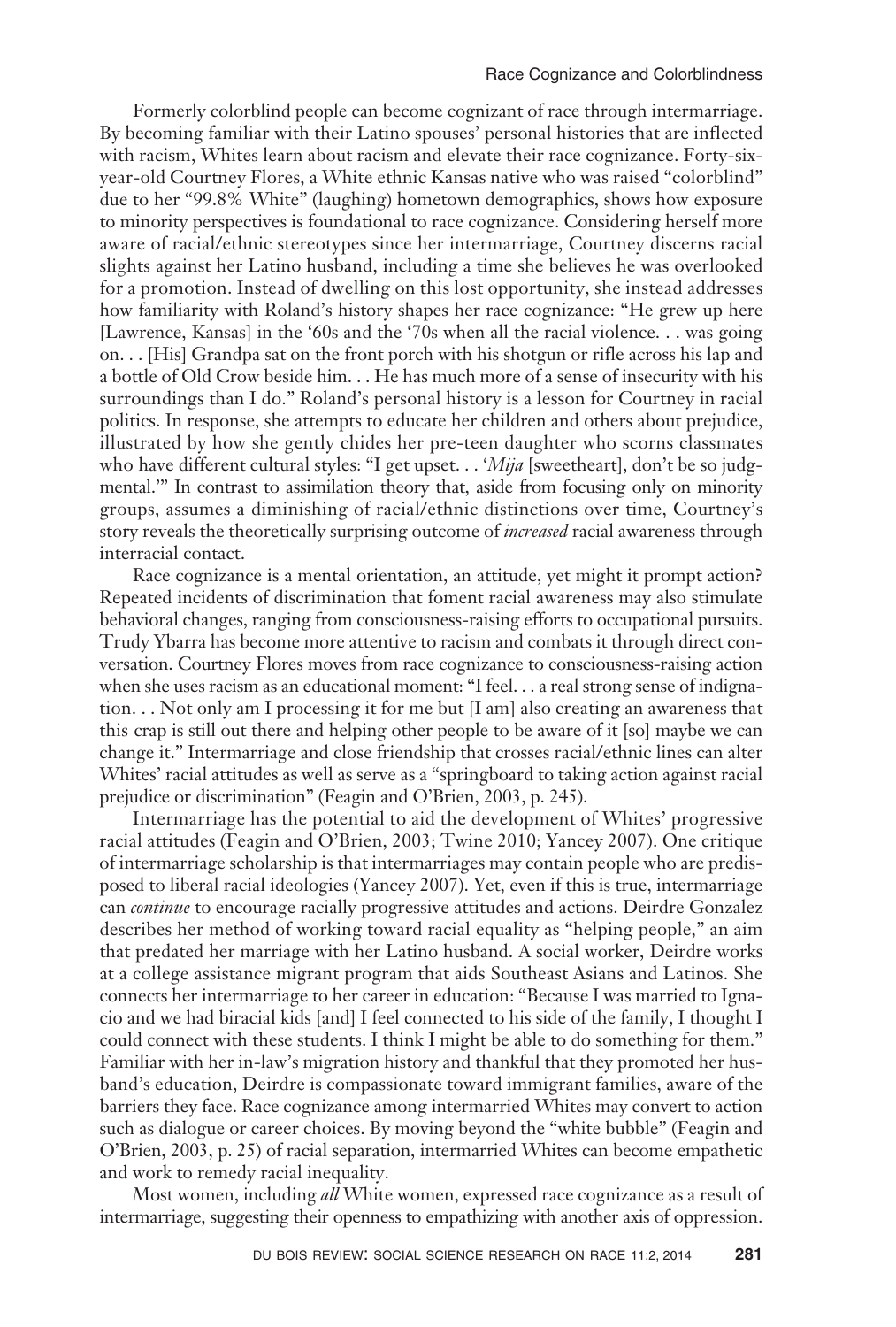All Latina women were sensitive to race issues yet are not represented here because their awareness peaked *before* marriage. Take for example Glenda Carlisle who became acutely aware of race and how "legal classifications maintain historical racial and class inequalities" (Gomberg-Muñoz 2012, p. 350) prior to marriage: "I got accepted into different colleges. . . I love school and I wanted to keep going. . . I couldn't [go] because of the financial side of it. I couldn't get scholarships because of my. . . lack of [legal] status. So, that broke my heart."

While more women than men expressed race cognizance as a result of their intermarriage, intermarriage undeniably shifted men's perception of race. Just over half of the men interviewed experienced race cognizance, such as forty-four-year-old Derek Nava Kelly, who grew up in a predominately White area of Madison, Wisconsin. Derek is married to Sylvia, a half Cuban, half Czech woman who grew up amongst her father's fellow Cuban émigrés. Upon getting married, the couple combined their surnames, becoming "Nava Kelly." Outsiders associated Derek, as a White man with a dual surname, with Hispanic culture and made incorrect assumptions about him: "You can see how people are. . . making snap judgments. . . based on very small pieces of information. . . One place where I interviewed [for a professional job] . . . when I showed up it was pretty clear that I wasn't meeting their visual expectations." First and last names are often used as the starting point for assumptions about ethnicity, skills, qualifications, and physical appearance (Bertrand and Mullainathan, 2004; Bushman and Bonacci, 2004; Vasquez 2011). Encountering assumptions based on Hispanic names gives Whites an uncommon look into the privileges and costs associated with race/ethnicity.

Experiences with migration and legal status can spur race cognizance and prompt critique of a social system that privileges Whites. Since twenty-five-year-old Ryan Carlisle married his Mexican-born wife, Glenda, he is far more attuned to the ways that Mexicans are derogated by the legal system and in public discourse. Asked whether watching Glenda become a permanent resident and obtain work authorization affected his awareness of race, Ryan expounded on the relationship between corporations, class status, immigrant reserve armies of labor, and race:

I think a lot of people have this. . . misconception that. . . anybody can work hard and get up to this status. It's really not true. . . It's obvious that minorities are closer to the bottom and Whites are closer to the top. I'm having to explain to people that the system is set up so that it continues. So, I've definitely been made aware of that especially with her situation [as a visa over-stayer] . . . It makes me really mad to see the two faced [stuff] . . . It's like, "illegal immigrants are taking these jobs." First, they're not taking any jobs that you would want to do. Second, you always hear about raids on farms or meat plants. . . [and] all these people who get deported but you never hear about the consequences of the people that are taking advantage of this and employ these people. . . There are different things that I've looked at now that I wouldn't have considered before. . .

Informed by his wife's position as an undocumented immigrant (a visa-overstayer who arrived at age three with her documented parents), Ryan offered informed ideas about immigration reform, keeping central immigrants' need for legal entrance into the United States and jobs with living wages. Comprehending how his wife and her parents were treated in the public domain—constrained to a secondary labor market, ineligible for college scholarships, and publically scorned—ignites Ryan's race cognizance. The crucial connection between intimacy and racial consciousness is important here. As he phrased it, "sadly enough. . . when things don't directly affect us then we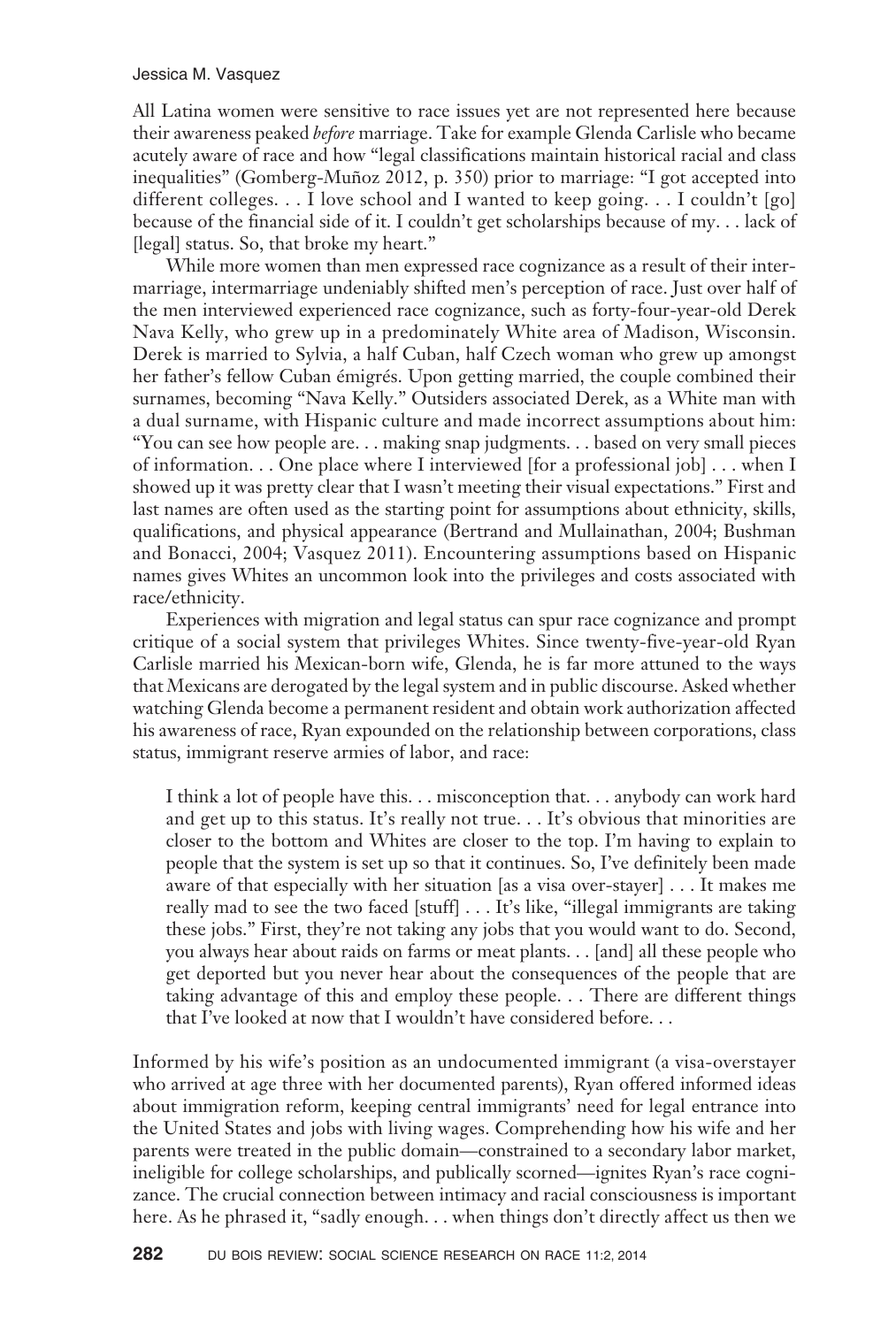don't think about them as much." It is through marrying a foreign-born woman that Ryan comes to understand the salience of race in the United States and how race and nativity either enhance or undermine opportunities (De Genova 2005; Gonzales 2011 ; Menjivar 2006; Zhou et al., 2008).

Race cognizance was a common consequence of intermarriage, experienced by nearly three-quarters of White spouses. By sharing life histories and daily life with their Latino spouses, Whites virtually experience or actually witness differential treatment or hardships that are perceived to be due to race or ethnicity. Through experiences mediated by a partner, Whites come to understand the differential social value of Whiteness and non-Whiteness, knowledge that challenges their "transparency" (Haney López 1996) and reveals racial dynamics. By stepping into a loved one's shoes, as the saying goes, empathy and understanding increased, the power of race/ethnicity revealed in a way unique to intimate cross-racial and interethnic relationships.

#### **Colorblindness**

Colorblindness, or the minimization of race/ethnicity, is the second chief consequence of Latino/White intermarriage. Colorblindness, a dominant ideology that refuses to see or acknowledge race, has been called racist and a tool of White dominance by denying the centrality of race in social organization (Bonilla-Silva 2003; Haney López 1996). While not acknowledging race certainly stymies progress toward rectifying race-based inequalities, colorblind ideology is attractive because it is shrouded in a veneer of political correctness and humanism (Childs 2005). In contrast, my intermarried respondents used colorblind rhetoric as a way to bridge a cultural gulf and highlight commonalities but not in a manner that casts race/ethnicity as universally unimportant. Colorblindness was most often employed when describing private life, a way to clarify that ethnicity is not a barrier to married lives without arguing that race/ ethnicity never influences life outcomes.

Colorblind rhetoric is not always inherently racist and invested in White dominance but can instead underscore similarity and be a basis for emotional bonds. While colorblindness does not address the realities of race/ethnicity such as structural inequalities, intermarried partners deployed it to explain the triumph of similarity over difference in their personal relationship. Colorblindness that hinges on *denial* of difference and is the basis of colorblind racism was undetectable among intermarried respondents' rhetoric, possibly filtered out prior to marriage or altered in the course of the union. Colorblind *racism* was not prominent, with intermarried respondents acknowledging distinctions but not deeming them barriers to interethnic intimacy.

As articulated by intermarried respondents, colorblindness is the belief that the fact that humans are embodied in various colors and phenotypic assortments does not preclude a fundamental sameness. Colorblindness understands racial/ethnic difference as a rather superficial component in comparison to other shared human traits. As Susan Herrera, a White woman, quipped, "I think with everyday living [race doesn't matter]. We all get up and brush our teeth." Susan's Mexican American husband, Julio, also advances colorblindness as he discusses the Latino/White intermarriage of his sister and brother-in-law, Cynthia and Mitch Redgrave (also respondents): "Once you start living with somebody every day you really notice that…there's not that big of a difference…." Colorblindness was most often discussed with reference to everyday, mundane life rhythms that are undisturbed by ethnic distinctions.

Colorblindness does not deny the *fact* of differently embodied people who span a vast skin color and phenotype spectrum. Instead, it nods to those visual differences without impeding interpersonal relationships. Colorblindness is not blind to color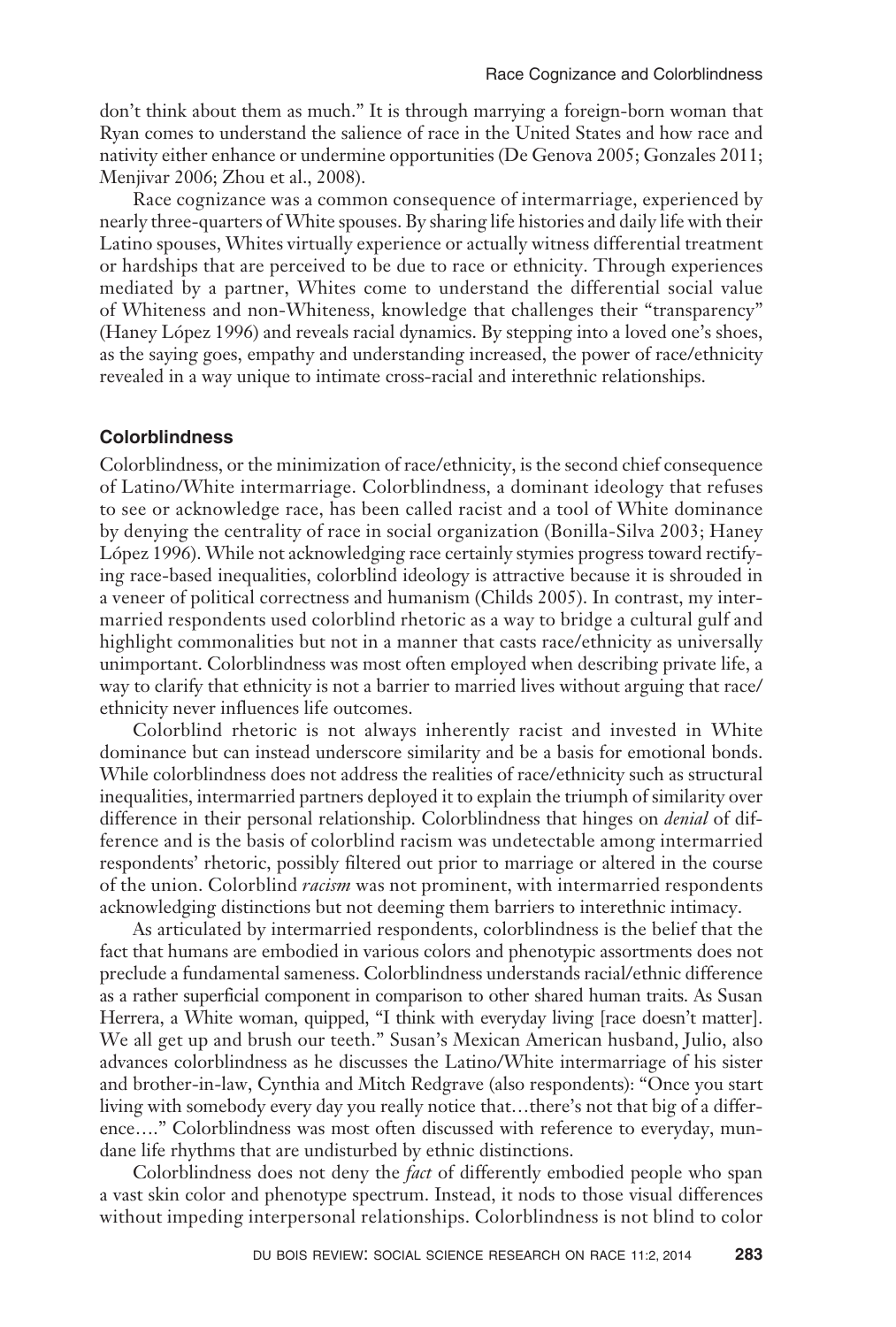#### Jessica M. Vasquez

gradations but considers them inadequate to justify social divisions. Chuck Stroeh, a forty-four-year-old White man, discusses his Whiteness:

I probably identify [as White more] along religious and political lines than. . . from an ethnic standpoint. Politically, I'm more conservative and, obviously, [that is a] White man kind of thing. My skin happens to be White, but so what? . . . Three kinds of families [are] there [at his children's schools]: Hispanic families, Filipino families, and mixed families. . . very few White families. . . I know I'm White. . . I. . . have. . . self-deprecating humor about being a White guy [laughs]: Can't jump, can't dance, can't speak Spanish very well [laughs]. But. . . I don't wake up every morning like, 'yeah, I'm White!'"

Not just an interethnic marriage but a surrounding heterogeneous community bolsters claims of colorblindness. In the West, 7.5% of husband-wife pairs are interethnic (one is Hispanic, the other is not), as compared to Midwest, 2.4% (U. S. Census 2010). Context is important to racial identity (Hartigan 1999; McDermott 2006) and racial consciousness. All California respondents drew only on colorblind discourse, revealing how in diverse communities and households, race/ethnicity is considered a basic piece of background information that does not impede relationships or community.

Another Californian, Mexican American Kyle Solis, demonstrates how his racially diverse environment normalizes his intermarriage. He downplayed the ethnic difference in his five-year marriage with a White woman: "I try not to look at people as, 'Oh he's White, oh she's Black, oh she's Asian' . . . Getting into a relationship with someone who isn't like me was not a big deal to me personally. . . Interracial marriage. . . is normal to me." In heterogeneous Los Angeles County, where intermarried couples experience little racial boundary policing (Osuji 2013 ), Kyle did not view interracial relationships as atypical or problematic. Colorblindness, as articulated by the intermarried, does not disregard differences but instead renders them an inadequate reason for conflict, especially in a diverse urban area where people may circulate among many disparate social groups daily.

In contrast to California, colorblindness among the intermarried was experienced as a greater achievement in Kansas because of the relative lack of diversity. Sheldon Hoffman is a fifty-four-year-old White man originally from Kentucky who has spent most of his life in Kansas. He has an overriding orientation of colorblindness despite becoming aware of race during the race riots of 1970 when eight o'clock curfews were imposed, he observed violent interracial fights, and he was derided as a "White honkey." As is typical, it was this public situation of racial turbulence that provoked Sheldon's race cognizance. Nevertheless, in his private life, colorblindness reigns. These two perspectives vary in when they emerge: race cognizance tends to materialize in the public realm whereas colorblindness more often pervades the private realm.

In his marriage to Cassie, his Mexican American second wife, Sheldon became part of a racially heterogeneous family, now socializing with Mexican American and African American extended family (his step-daughter has a Black biological father). His lived reality as an intermarried White man in a racially-mixed family allows him to compare racial/ethnic stereotypes with his firsthand knowledge and render stereotypes inaccurate. Sheldon answered my question about whether his relationship with his wife has changed his view on racial issues:

Sheldon: I've learned that the preconceived perceptions are wrong.

JMV: Did engagement with your wife and her family provide ammunition to... reject them?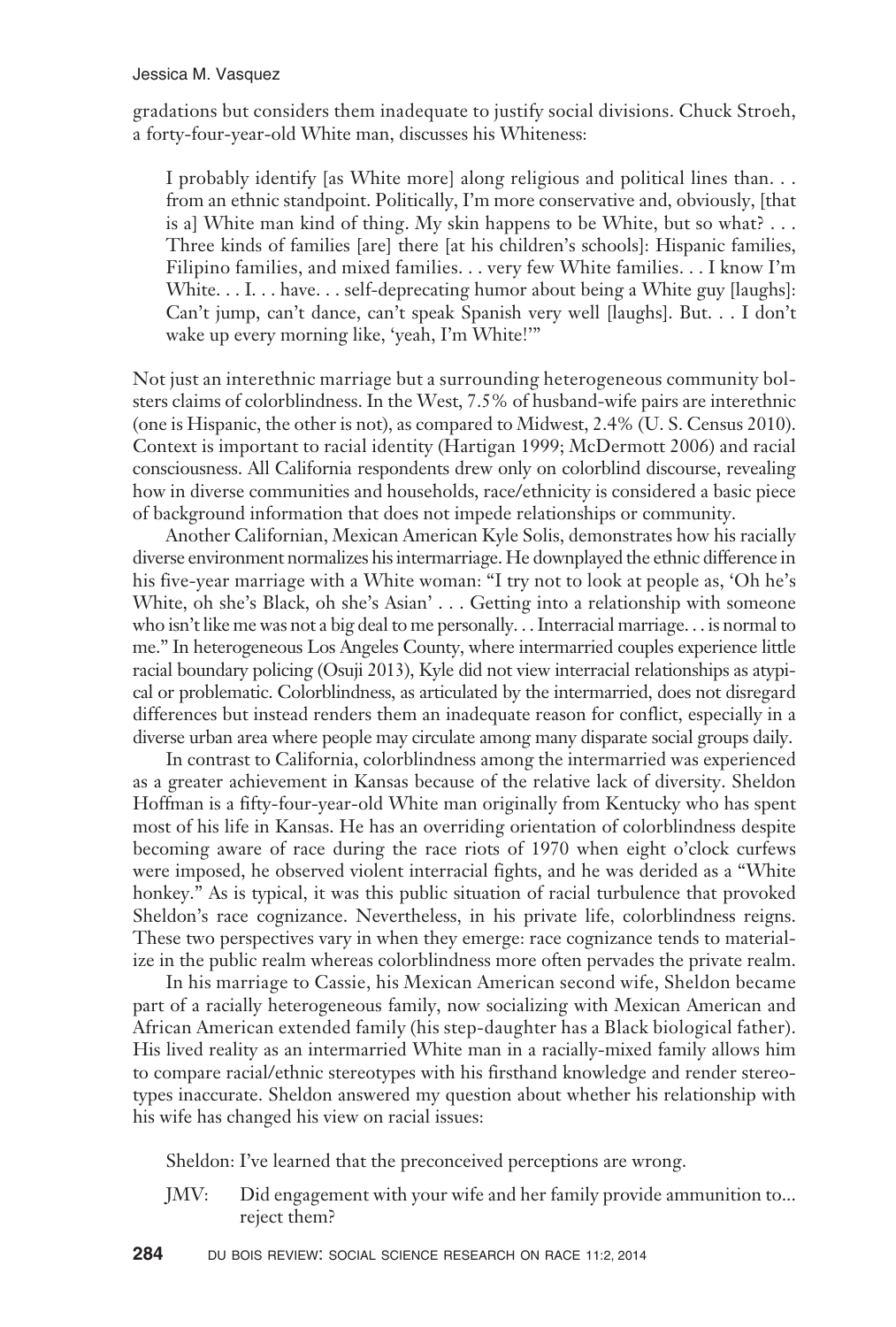Sheldon: Oh, absolutely. . . The societal conceptions being what they were and just finding out on my own that it's not true. If you take the time to. . . socialize you'll find out that they have the same needs, the same concerns. . . So, it's having that opportunity to reach common ground and to really see other races as human.

For Sheldon, consorting across racial/ethnic boundaries allowed him to prioritize the humanistic inclination "to really see other races as human" and led to discovery of "common ground." This excerpt provides two extensions to our current conceptualization of colorblindness. First, colorblindness is not a unitary perspective that overwhelms all others. A person can simultaneously hold two supposedly opposing racial philosophies, showing that racial ideologies are not all-encompassing or equally pertinent to all situations. Instead, colorblindness appears to operate as one of many racial narratives (Frankenberg 1993; Omi and Winant, 1994; Swidler 1986, 2001) that is most often employed in situations of interpersonal familiarity or intimacy. Second, in contrast to colorblind theory, which holds that colorblindness is inherently *racist* (Bonilla-Silva 2003 ; Haney López 1996), colorblind tenets of equality can underscore common humanity and offer a hopeful vision for the future. This optimistic take on colorblindness has been thus far unacknowledged in colorblindness theory.

As shown, colorblindness can take on a utopian hue, akin to Martin Luther King Jr.'s famous line from his "I Have a Dream" speech that people "will not be judged by the color of their skin, but by the content of their character." While this quotation has been contorted to justify colorblind rhetoric and policies that *deny* racial/ethnic difference and inequality, fundamentally, it is an optimistic hope that race will not inform prejudgments. This utopic type of colorblindness actually endorses multiculturalism rather than obfuscates difference. For example, Cynthia Herrera-Redgrave, Julio's forty-six-year-old sister, views her mixed-ethnicity children as a harbinger of a multicultural future. A blueprint for this optimistic colorblindness occurs here due to cultural and phenotypic intermixing; as blurred intermediate zones expand, rigid racial/ethnic categories rupture. Cynthia sees a multicultural future in her five children (her oldest from a Mexican ex-boyfriend and four with her White husband) who range in skin tone and hair color from light to dark:

When I was younger I thought more about being Mexican. Most of my friends were Mexican. . . Before, you just kind of [thought], "I know you're one of my people." Now, you can't really tell anymore because we've all just intermixed and intermingled. . . I just don't notice race all the time. . . as much. . . My kids, they're all five so different looking, that you wouldn't be able necessarily. . . to tell exactly what a couple of them are.

In a locale where mixed-ethnicity households are rare, Cynthia's boundary-blurring family provides an optic on how multiethnic families' colorblindness may expedite multiculturalism.

People draw on God to support their optimistic vision of colorblind multiculturalism. The concept that "we're all God's children" is used to highlight shared traits over difference, as expressed by Courtney Flores:

Roland will tell me stuff about. . . some of the struggles that [his] particular family has been through. For me, I think it has just really solidified that we are all individuals that are God's children. We're still human beings and we all struggle day to day with various things. What might be a struggle to me isn't to somebody else...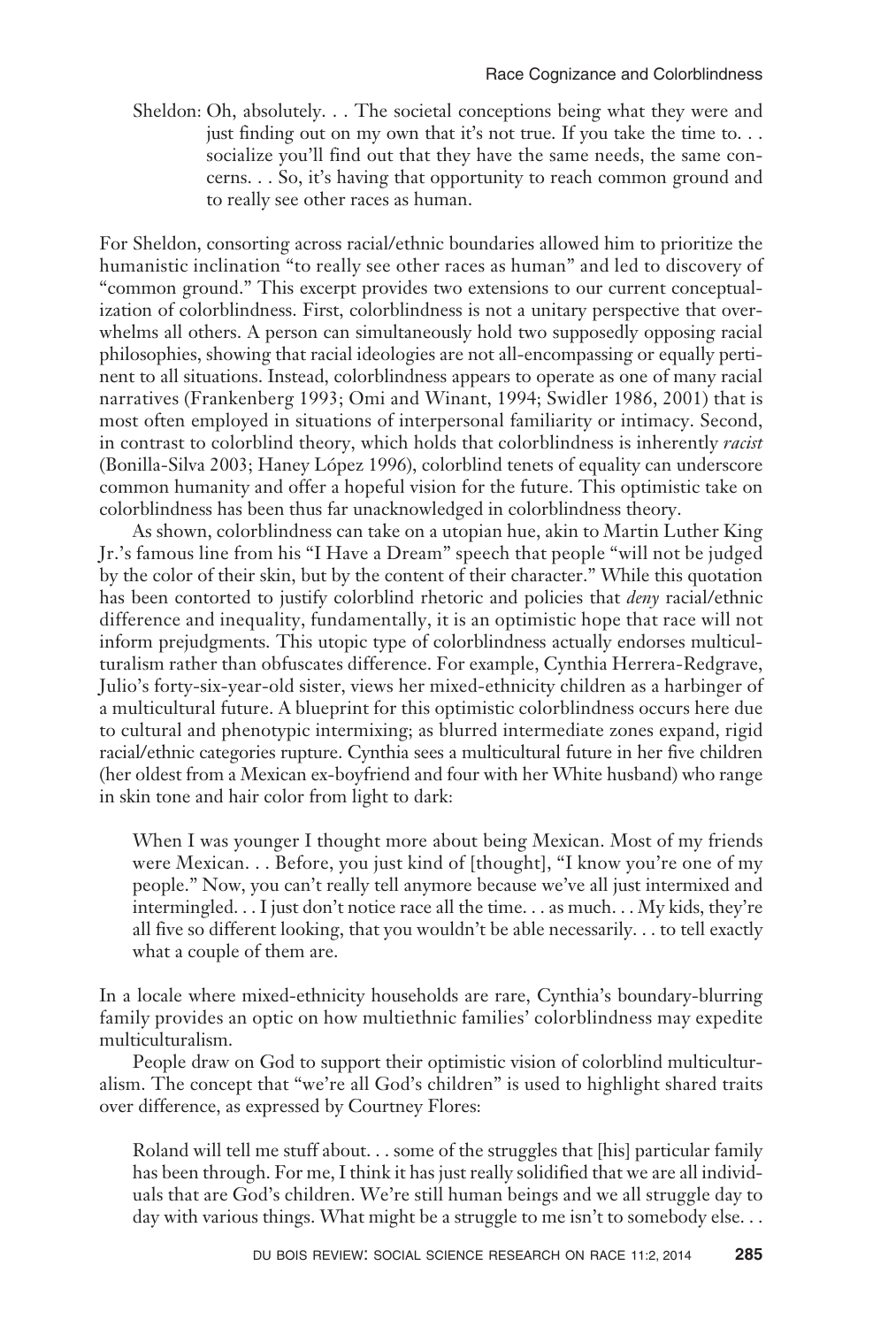I know there's a cultural piece to it but for me it's just still that individual and family make up. . . We're all the same but yet we're different.

"Cultural" or "international" difference is a softer way to distinguish people from one another than the hardline term "race" (Lee and Bean, 2010; Root 2001). By using the word "culture" to distinguish between her and her Mexican American husband, Courtney honors that both are American. The focus on "culture," "individual," and "family make up" addresses basic commonality that allows for variation. Here, difference is a descriptor rather than a value judgment.

Courtney clarifies that her colorblindness is diametrically opposed to colorblind *racism*, which denies difference in the service of maintaining White dominance (Haney López 1996). She discusses her awareness of race/ethnicity as an important social fact and her commitment to not letting it become a wedge issue:

I got in so much trouble when I was in graduate school [social work]. There was an African American professor. . . [and] she was talking about how we all have to appreciate each other's differences. And it was all focused on differences, differences, differences. I remember speaking up and saying, "We're never going to get to know each other's differences until we realize how similar we are. . . It's not the differences that bring us together. It's the similarities." So, we have to find those similarities and then we can start to appreciate the differences. . . I can respect your differences but I'm not going to know those until we've connected and we connect through the similarities.

The colorblindness articulated by intermarried couples upholds similarities as the basis for connection, a foundation upon which an understanding of how social location marks experience is built.

Race relations literature has shown that working closely with others from different racial/ethnic backgrounds can reduce antagonism, break down stereotypes, and underscore a common human condition that transcends racial/ethnic distinctions (Ellison 1994; Lewis 2003; Perry 2002; Root 2001; Vasquez 2005; Wilson 1996). Since race no longer formally determines the types of relationships groups can have with one another due to relaxed legal sanctions, race/ethnicity can feasibly be left in the background in personal relationships. Yet, while minimization of race/ethnicity is progressive in that it becomes "less daunting," as one respondent phrased it, colorblindness, even among the intermarried, does not automatically entail the recognition of the injustice that is perpetuated along racial/ethnic lines.

## **Racial Consciousness Influenced by Ethnicity and Length of Marriage**

Intermarriage has differential effects for Whites and Latinos: for Whites, race/ethnicity becomes more visible whereas for Latinos it is downplayed. Racial consciousness is shaped by both ethnicity and length of time in an intermarriage. Whites are highly represented in the race cognizance post-intermarriage category: ten of fourteen (71%) Whites as compared to four of nine Latinos (44%). For Whites, intermarriage with Latinos illuminates the issue of race, as they hear about and witness how non-White race/ethnicity differentially affects their partner (and children). Race cognizance was more apparent among women than men, including *all* White women respondents, contrasting with Frankenberg's ( 1993 ) finding that White women do not empathize with other marginalized communities. My data suggest that occupying a subordinate gender category *does* incline women to become concerned with other axes of oppression.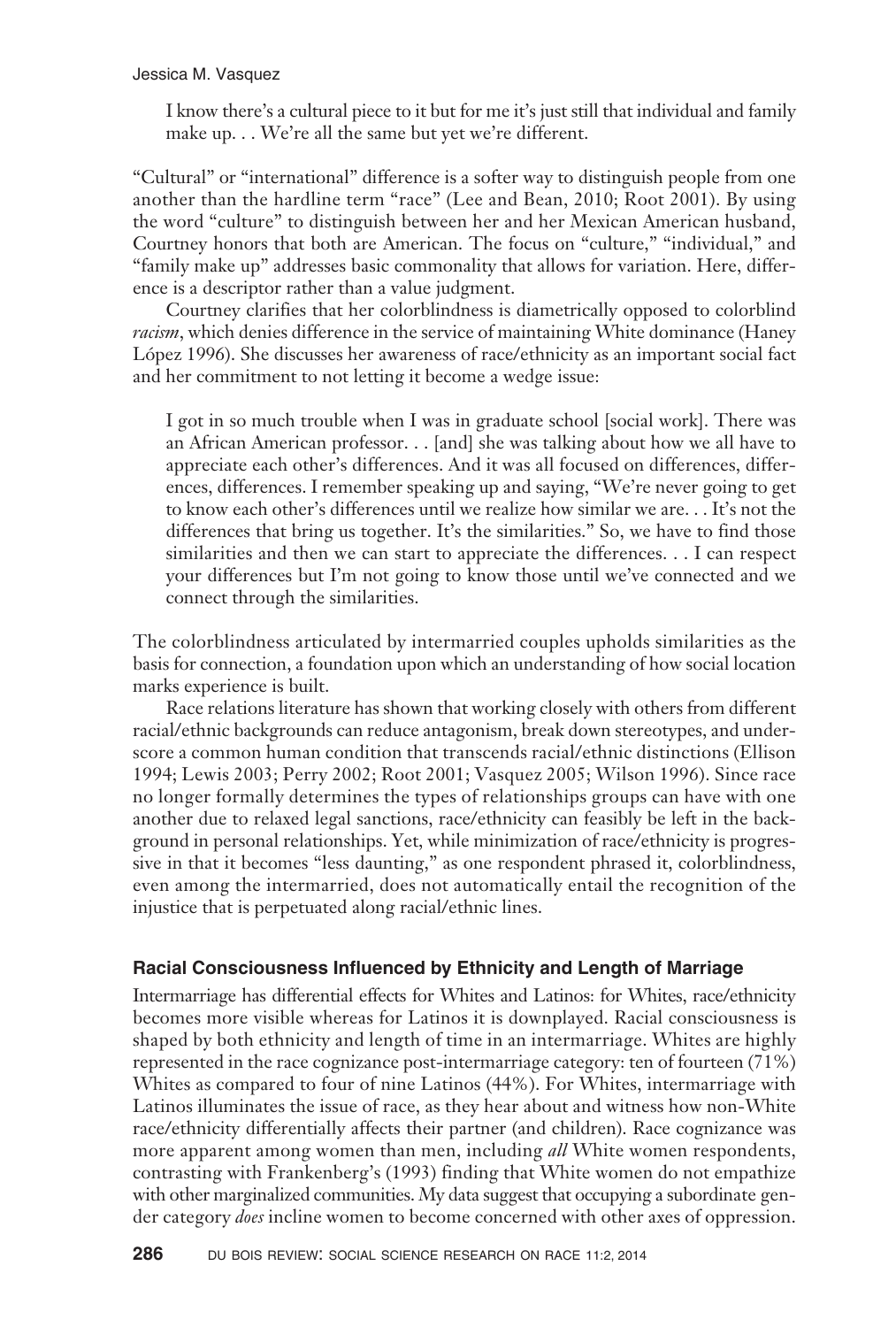While Latinos also discuss racial issues, their race cognizance crystallized prior to their marital relationships.

Concerning colorblindness, about half of all respondents reported that their intermarriage has minimized race in their lives. Latinos were more represented in this colorblindness category than Whites (see Table 1 in Appendix). While these numbers are drawn from a non-random sample and are not generalizable, they suggest that Whites were inclined to perceive the social power of race whereas Latinos minimized social distance as a result of intermarriage. The conditions under which race cognizance and colorblindness occur are instructive: race cognizance is provoked in public situations of inequality whereas colorblindness arises in the private sphere.

Length of marriage also influences racial consciousness. Couples married for a decade or less were more inclined to minimize racial distinctions whereas threequarters of the couples married for eleven years or more expressed race cognizance (see Table 2 in Appendix). 6 These descriptive statistics suggest that racial consciousness is developmental, perhaps moving from colorblindness to race cognizance over the course of marriage. While more research is needed in this area, the implication that racial/ethnic distinctions are reduced in the beginning of a marital union yet emerge as salient over time is telling about how long-term unions can shape racial awareness.

## **CONCLUSION**

This study demonstrates that intermarriage "blurs" boundaries (Alba and Nee, 2003 ) by shaping partners' cognition about race. Rather than serving as a yardstick for assimilation (presumably Latinos' increasing proximity to Whiteness), intermarriage conditions the *recognition* of difference as opposed to the *elimination* of difference. While I am cautious not to overstate the progressive possibilities of intermarriage, this qualitative study reveals that, in contrast to assimilation theory's expectation of Latinos' *social Whitening*, Whites experienced *social Browning* in terms of their understanding about race. This qualitative study using life history interviews is well suited to exploring the relational processes that contribute to changed racial consciousness. This article critiques and extends three bodies of literature—assimilation, Whiteness, and colorblindness—through its nuanced examination of intermarried Latinos and non-Hispanic Whites. By observing the inner-workings of intermarriages—scrutinizing when, where, and in what ways race/ethnicity attracts attention—this qualitative research amends standing literature by illuminating the ways in which intermarriage changes racial consciousness. Contributions include the findings that mental frameworks around race are contingent upon intermarriage, ethnicity, duration of marriage, and whether one is referencing the public (race cognizance) or private (colorblind) domain.

Immigration and assimilation research has been reluctant to shift attention from ethnic minority groups and toward the mainstream. While new assimilation theory acknowledges that immigration "reshapes" the mainstream (Alba and Nee, 2003 ), it leaves an opening to explore the mechanisms that facilitate this transformation. By seriously investigating the bi-directional nature of inter-group interaction and taking intermarriage as a *starting point* rather than an endpoint, this study on ramifications of intermarriage looks equally at both minority and majority group partners. Counter to assimilation theory, racial/ethnic distinctions and awareness are not inevitably reduced by intermarriage. On the contrary, intermarriage is the means by which intermarried Whites' race cognizance is sparked, especially concerning issues in the public domain. Already living a racialized existence, Latinos did not equally display newfound race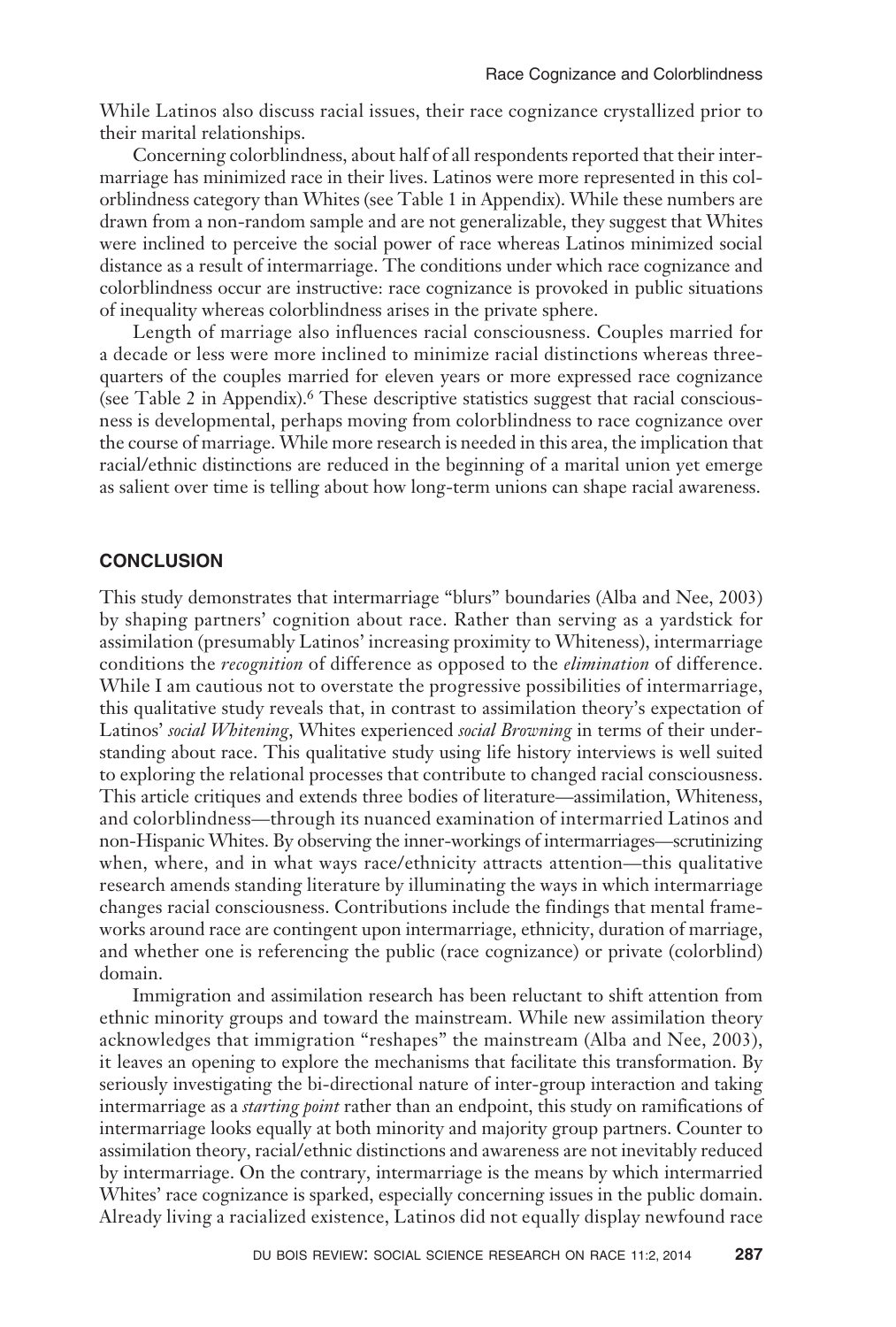cognizance. Instead, intermarried Latinos prompted the race cognizance of their partners, further undermining assimilation theory's presumption that attention to race/ethnicity is diminished in intermarriage. Race cognizance, the more prevalent outcome among Whites, not only heightened their awareness of race/ethnicity, but had a ripple effect as they occasionally converted their progressive attitudes into action. Intermarriage is not best viewed solely as the culmination of progressive attitudes; rather, intermarriage may be the beginning of racially liberal outlooks and not simply the expression of them.

Intermarriage can shape *recognition of difference* rather than close social distance. Intermarriage, in this view, is not a measure of "successful" assimilation so much as it is a vehicle for race cognizance among Whites. Due to becoming acquainted with a minority's life history and experiencing a "rebound effect" (Frankenberg 1993 , p. 112) of racism, intermarried Whites can comprehend how race/ethnicity shapes life experiences. Interethnic intimacy disrupts Whites' "transparency," the propensity not to consider themselves or their behaviors racialized (Haney López 1996). By disturbing White's "transparency," intermarriage opens the space for recognition of the salience race/ethnicity, thereby destabilizing colorblind *racism* that is upheld by nonrecognition of racial dynamics. A discovery of this research that empirically revises assimilation theory is the degree to which Whites' perspectives on race/ethnicity is becoming *socially Browned* as a result of intermarriage. Recalling that race cognizance is prompted in the public arena whereas colorblindness is more prevalent in private space, interracial intimacy has the potential, but not the guarantee, to transform Whites' racial attitudes.

The field of Whiteness studies has conceived of Whiteness as an overly uniform racial identity. This study has shown that rather than being immutably invested in White privilege and nonracial outlooks, the racial consciousness of intermarried Whites is remarkably varied. Whites' racial attitudes are partially dependent on intimate relationships and are subject to change, as many intermarried respondents' movement from colorblindness to race cognizance attests. Intermarried Whites' perceptions of race and racial inequality develop as they ascertain that they and their spouse occupy different social locations, with disparate sets of privileges. Whiteness literature informs us that White racial identity is contextual and this article has extended that claim by unveiling the relational and developmental nature of racial consciousness among intermarried Whites.

Colorblindness literature is unrealistically bivariate, obscuring middle ground between racial progressivism and colorblind racism. I remedy this inaccurate dichotomy by noting the different contexts in which racial cognizance and colorblindness are employed, in the public and private sphere, respectively. Further, colorblindness has previously only been theorized as neoconservative and racist. In contrast, my intermarried respondents use a different variant of colorblind rhetoric, which acknowledges the *fact* of difference and yet is notably optimistic. By harkening to a utopian future, heralded by intermarried couples and mixed families, these interviewees posit colorblindness not as racially regressive, denying racial/ethnic distinction, but as racially progressive, acknowledging difference but without letting divisions loom as insurmountable. While colorblind rhetoric is dangerous in its tendency to obscure structural inequalities and hamper the destabilization of power relations characterized by White dominance, my research suggests that colorblind discourse need not be racist. Among the intermarried, using colorblind discourse to describe their domestic lives is a way to blur boundaries and humanize their interethnic partners. My theoretical intervention is to highlight an idealistic variant of colorblindness that intermarried couples use, explicitly, to justify their common humanity and, implicitly, to legitimate their families.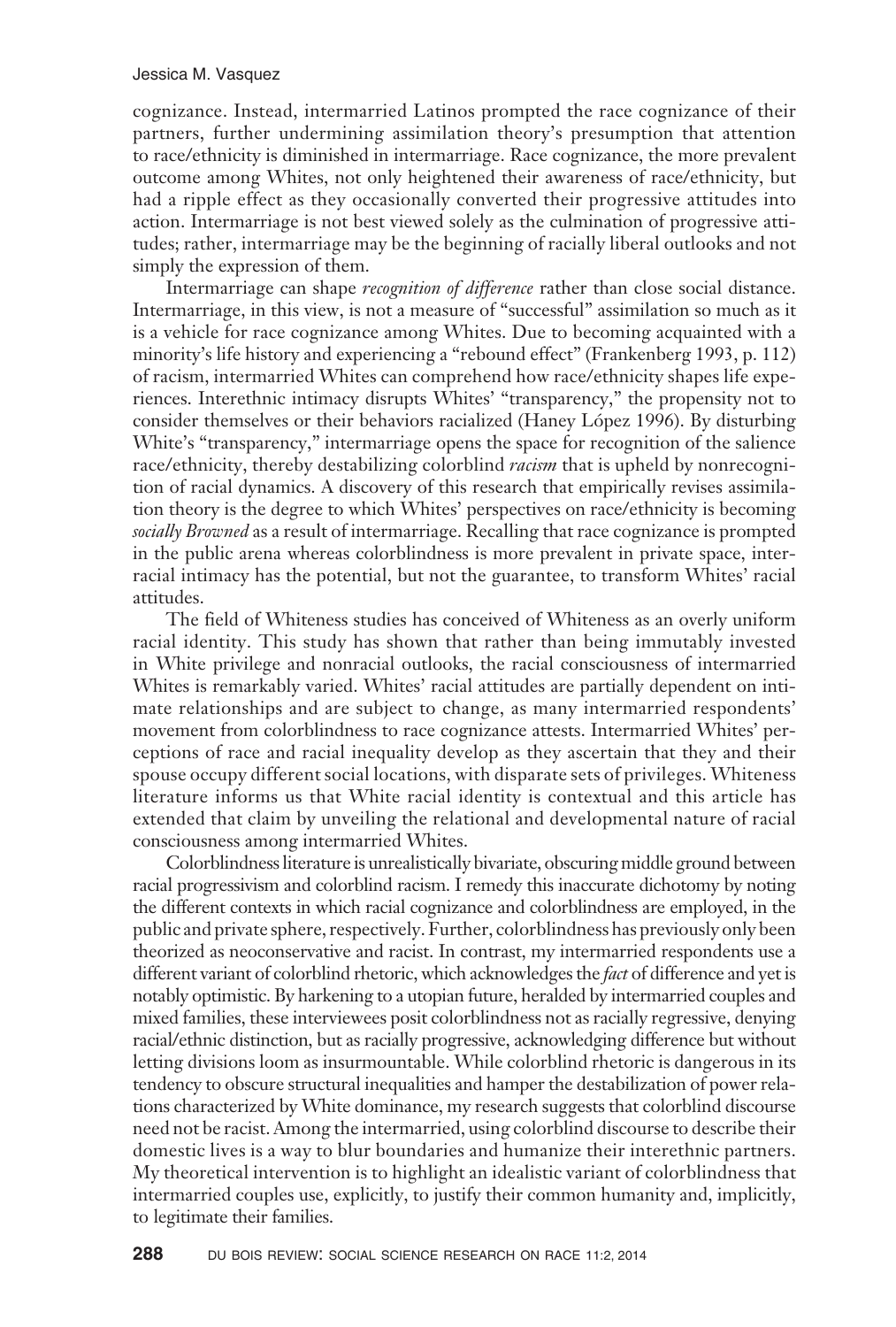This study has shown that not only are understandings of race/ethnicity shaped by intermarriage, they also develop over the course of a relationship. Among the more recently married, race/ethnicity is minimized in everyday life, marriage serving to blur borders. Among couples married over a decade, non-Hispanic Whites expressed race cognizance, comprehending race/ethnicity as an axis of social division. Racial consciousness among the intermarried is relational and appears to be developmental: in the first decade of a marriage, colorblindness is leveraged to justify fundamental sameness and then segues into race cognizance, a perspective sharpened by observed racism in the public sphere.

While my data are hampered by unevenness in couples that hail from different regions in the country, they nonetheless suggest that regional and accompanying population demographics influence racial consciousness. Californians residing in Los Angeles Country only drew on colorblind discourse. Given that the highest concentration of intermarried cross-racial couples live in the west (11% compared to 4%–6% elsewhere) (U. S. Census 2010), colorblind language implies the acceptance of intercultural couples, an unexceptional feature of the local landscape. Couples living in California found intermarriage to be consistent with their mixed local racial/ethnic landscape, whereas those in Kansas viewed their intermarriage as a positive example of intercultural exchange and the vanguard of multiculturalism. While inconclusive, this observation suggests that not only do frequencies of intermarriages vary by region in the country but so too do variants of racial consciousness.

Questions emerged from this research, including: Will intermarried Whites' race cognizance be more generally transformative and translate into action? Regarding colorblindness, might that outlook degrade into "color- and power-evasiveness" (Frankenberg 1993 , p. 15) in colorblind *racism* fashion or will it continue to be sanguine and foster interracial social justice coalitions? Among intermarried Latinos, will their greater investment in colorblindness spark optimistic moves toward multiculturalism or instead conceal power inequalities? What about the multigenerational repercussions of racial outlooks? Parents' racial ideology, more so than their racial identity, informs how they teach their children about racial matters (Rockquemore et al., 2006). Family is an important "contextual factor" (Rockquemore et al., 2008, p. 28) on racial identity, and I would add racial perception and politics. This elicits questions of how parents' racial consciousness influences their children's racial identity and racial politics. Finally, since length of time in a partnership influences racial consciousness, a more rigorous analysis of this association would lend insight into the power and limits of interethnic relationships to affect social change.

Perspectives on race/ethnicity are collective ventures, relying on inter-group interactions to challenge or expand earlier conceptions. What Twine and Steinbugler (2007) call "intimate contexts" (p. 360) have been underexplored, these vital spaces of intercultural communication and shared experience profoundly affecting racial consciousness. While intermarried couples are not free from racist or sexist tendencies, they do offer a portrayal of recalibrated race relations that might be a harbinger of changes to come in wider society. This study reveals that intermarriage is a crucial space for altering racial understandings and illustrates that there is a life course dimension to racial consciousness that is grounded in intra-family interaction.

What can we learn about race relations more broadly from this case? These findings point to the role intermarriage and mixed families have in changing racial outlooks. While there has been much scholarly attention paid to the shifting color line in the twenty-first century, this article points out how interethnic relationships can blur *cognitive* color lines. Living, loving, and learning across racial/ethnic lines opens up the possibility for reordered race relations. While the transformative potential of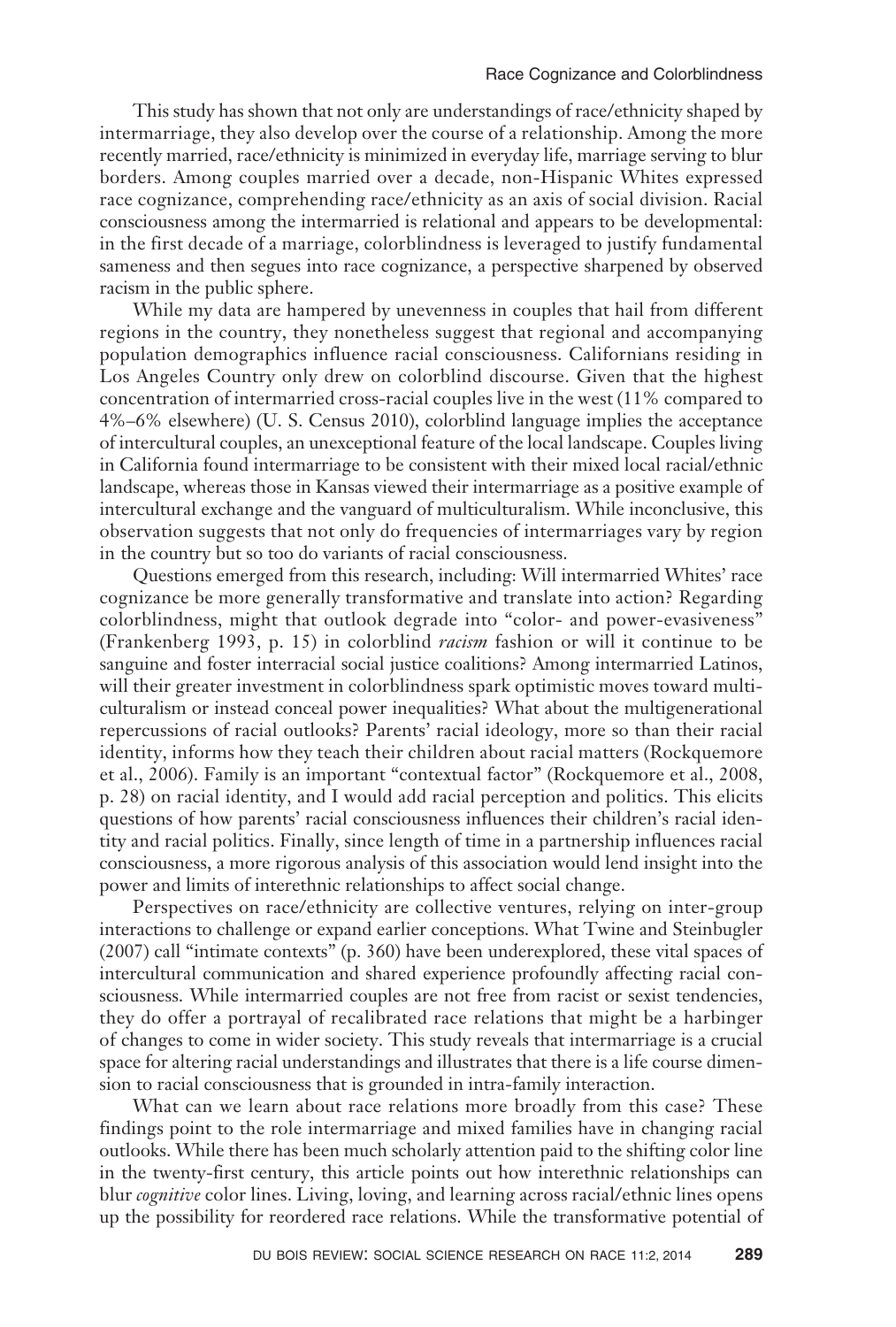intermarriage should not be overstated, interethnic intimacy can beget change in racial consciousness. Increasing intergroup dialogue that fosters race cognizance opens the possibility for cross-racial coalitions for social justice. Even optimistic colorblindness, while it stops short of railing against racial inequality due to its focus on private sphere connection, offers a utopian vision of the future that intermarried couples and mixed families are uniquely positioned to pursue.

*Corresponding author*: Jessica M. Vasquez, Associate Professor, Department of Sociology, 1291 University of Oregon, Eugene, OR 97403–1291. E-mail: vasquezj@uoregon.edu

## **NOTES**

- 1. Audiences at the University of Kansas, the Russell Sage Foundation, and annual meetings of the American Sociological Association and Eastern Sociological Society provided useful comments. Thanks to Christopher Wetzel, Pierrette Hondagneu-Sotelo, Natalia Sarkisian, Michael Omi, and the *Du Bois Review* editors and peer reviewers for constructive feedback.
- 2. For simplicity, from this point forward I will use the term "White" when referring to non-Hispanic Whites.
- 3. Intermarriage concerns not only the adults but also their multiracial offspring. This article does not deal directly with the dynamics of mixed race, but it is worth noting that multiracials' racial identification is a response to familial ethnic socialization (González et al., 2006; Rockquemore et al., 2006), in-group population size (Harris and Sim, 2002; Lee and Bean, 2010), age, education, and racialization from society and reviews of others (Brunsma and Rockquemore, 2001; Cornell and Hartmann, 1998; Telles and Ortiz, 2008).
- 4. Whether Latinos/Hispanics constitute a racial versus an ethnic category is a muchdebated question and one that this article does not directly engage (Gómez 2007; Lee and Bean, 2004; Roth 2012). I write "non-White" as shorthand for "not *non-Hispanic* White."
- 5. I included the two divorcees because their experiences while married to an interethnic partner—and their effects on racial/ethnic understandings—were not erased upon divorce. The potential durability of changes to racial consciousness despite the attenuation of a relationship proves useful in considering the aftereffects of intimate relationships.
- 6. Couples married for ten years or less who expressed race cognizance often did so when considering their prospective childrearing practices and discussing traditions, food, and cultural values they wished to perpetuate.

# **REFERENCES**

- Alba, Richard D. and Victor Nee (2003). *Remaking the American Mainstream: Assimilation and* **Contemporary Immigration. Cambridge, MA: Harvard University Press.**
- Apfelbaum, Evan P., Michael I. Norton, and Samuel R. Sommers (2012). Racial Color Blindness: Emergence, Practice, and Implications. *Current Directions in Psychological Science*, 21(3): 205-209.
- Baldwin, James (1963). *The Fire Next Time*. New York: Dial Press.
- Bertrand, Marianne and Sendhil Mullainathan (2004). Are Emily and Greg More Employable than Lakisha and Jamal? A Field Experiment on Labor Market Discrimination . *The American Economic Review*, 94(4): 991-1013.
- Bonilla-Silva, Eduardo (2003). *Racism Without Racists: Color-Blind Racism and the Persistence of Racial Inequality in the United States*. Lanham, MD : Rowman & Littlefield .
- Brunsma, David L. and Kerry Ann Rockquemore (2001). The New Color Complex: Appearances and Biracial Identity. *Identity*, 1(3): 225-246.
- Bushman, Brad and Angelica Bonacci (2004). You've Got Mail: Using E-Mail to Examine the Effect of Prejudiced Attitudes on Discrimination against Arabs . *Journal of Experimental Social Psychology*, 40(6): 753-759.
- Chambliss, Daniel F. and Russell K. Schutt (2010). *Making Sense of the Social World: Methods of Investigation*. Thousand Oaks, CA: Sage Publications.
- Childs, Erica Chito (2005). *Navigating Interracial Borders: Black-White Couples and Their Social Worlds*. New Brunswick, NJ: Rutgers University Press.
- Cornell, Stephen E. and Douglass Hartmann (1998). *Ethnicity and Race: Making Identities in a Changing World*. Thousand Oaks, CA: Pine Forge Press.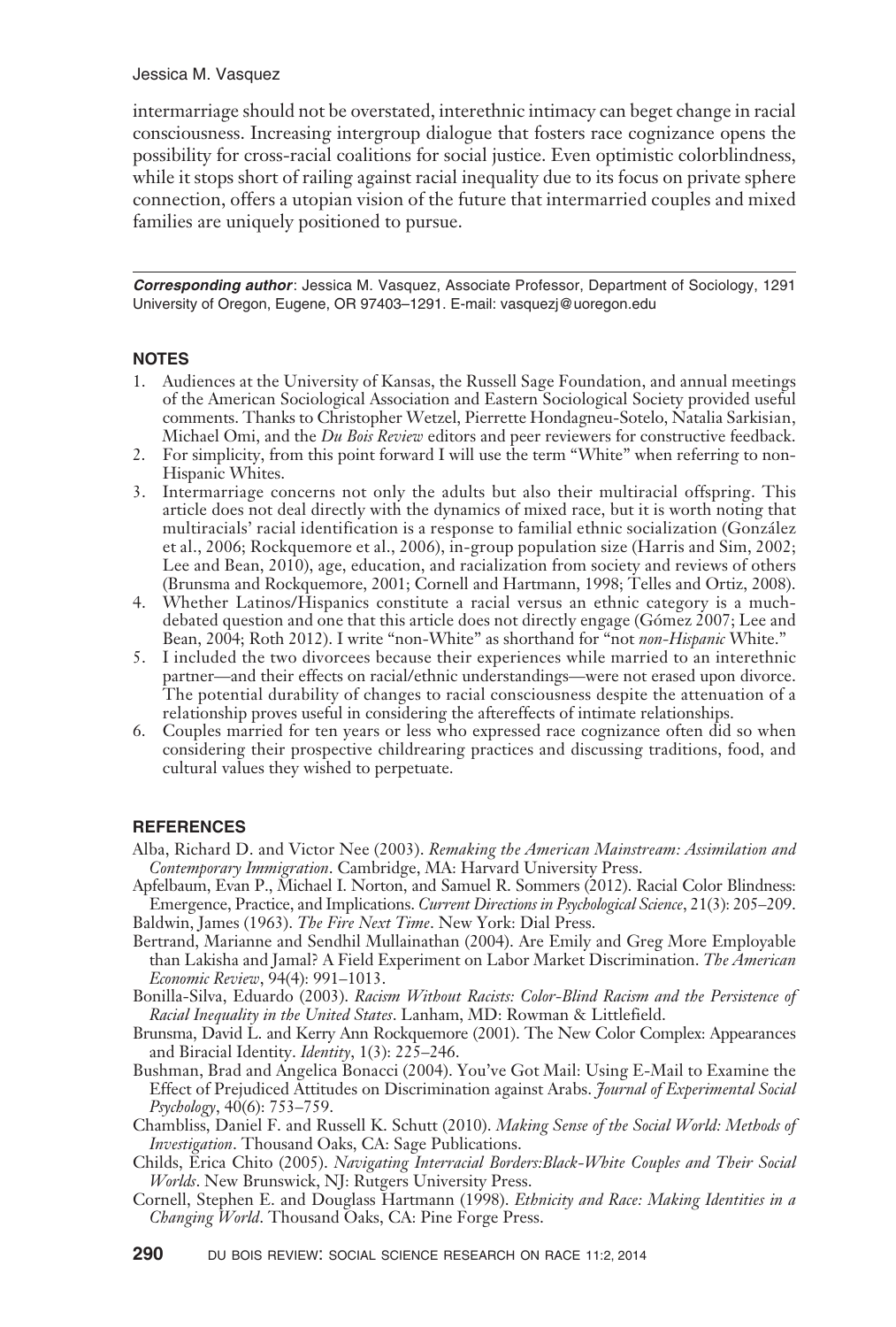- De Genova , Nicholas( 2005 ). *Working the Boundaries: Race, Space, and Illegality in Mexican Chicago*. Raleigh, NC: Duke University Press.
- Du Bois, W. E. B. (1920). *Darkwater: Voices from within the Veil*. New York: Harcourt, Brace and Howe.
- Ellison, Christopher C. and Daniel A. Powers (1994). The Contact Hypothesis and Racial Attitudes among Black Americans. Social Science Quarterly, 75(2): 385-400.
- Feagin , Joe R.and Eileen O'Brien( 2003 ). *White Men on Race: Power, Privilege, and the Shaping*  of Cultural Consciousness. Boston, MA: Beacon Press.
- Feliciano, Cynthia, Belinda Robnett, and Golnaz Komaie (2009). Gendered Racial Exclusion among White Internet Daters. *Social Science Research*, 38(1): 39–54.
- Frankenberg, Ruth (1993). *White Women, Race Matters: The Social Construction of Whiteness.* Minneapolis, MN: University of Minnesota Press.
- Glaser, Barney G. and Anselm L. Strauss (1967). *The Discovery of Grounded Theory: Strategies for* Qualitative Research. Hawthorne, NY: Aldine de Gruyter.
- Golash-Boza , Tanya Maria , and Pierrette Hondagneu-Sotelo( 2013 ). Latino Immigrant Men and the Deportation Crisis: A Gendered Racial Removal Program. *Latino Studies*, 11(3): 271–292.
- Gomberg-Muñoz, Ruth (2012). Inequality in a Postracial Era: Race, Immigration, and Criminalization of Low-Wage Labor. *Du Bois Review*, 9(2): 339–353.
- Gómez, Laura E. (2007). *Manifest Destinies: The Making of the Mexican American Race*. New York: New York University Press.
- Gonzales, Roberto G. (2011). Learning to Be Illegal: Undocumented Youth and Shifting Legal Contexts in the Transition to Adulthood. *American Sociological Review*, 76(4): 602–619.
- González, Andrea G., Adriana J. Umaña-Taylor, and Mayra Y. Bámaca (2006). Familial Ethnic Socialization Among Adolescents of Latino and European Descent: Do Latina Mothers Exert the Most Influence? *Journal of Family Issues*, 27(2): 184-207.
- Gordon, Milton Myron (1964). *Assimilation in American Life: The Role of Race, Religion, and National Origins*. New York: Oxford University Press.
- Gutiérrez, David (1995). *Walls and Mirrors: Mexican Americans, Mexican Immigrants, and the* Politics of Ethnicity. Berkeley, CA: University of California Press.
- Haney López, Ian (1996). *White by Law: The Legal Construction of Race*. New York: New York University Press .
- Harris, David R. and Jeremiah Joseph Sim (2002). Who is Multiracial? Assessing the Complexity of Lived Race. *American Sociological Review*, 67 (August): 614–627.
- Hartigan, John Jr. (1999). *Racial Situations: Class Predicaments of Whiteness in Detroit*. Princeton, NJ: Princeton University Press.
- Hondagneu-Sotelo, Pierrette (1997). The History of Mexican Undocumented Settlement in the United States. In Mary Romero, Vilma Ortiz, and Pierrette Hondagneu-Sotelo (Eds.), *Challenging Fronteras: Structuring Latina and Latino Lives in the U.S.*, pp. 115-134. New York: Taylor & Francis .
- Huntington, Samuel P. (2004). *Who Are We?* New York: Simon & Schuster.
- Ignatiev, Noel (1995). *How the Irish Became White*. New York: Routledge.
- Jacobson, Matthew Frye (1998). *Whiteness of a Different Color: European Immigrants and the* Alchemy of Race. Boston, MA: Harvard University Press.
- Jiménez, Tomás R. (2010). *Replenished Ethnicity: Mexican Americans, Immigration, and Identity*. Berkeley, CA: University of California Press.
- Lee, Jennifer, and Frank D. Bean (2004). America's Changing Color Lines: Immigration, Race/ Ethnicity, and Multiracial Identification. *Annual Review of Sociology*, 30: 221–242.
- Lee, Jennifer and Frank D. Bean (2010). *The Diversity Paradox: Immigration and the Color Line in* Twenty-First Century America. New York: Russell Sage Foundation.
- Lewis, Amanda E. (2003). *Race in the Schoolyard: Negotiating the Color Line in Classrooms and Communities*. New Brunswick, NJ: Rutgers University Press.
- Lipsitz, George (1995). The Possessive Investment in Whiteness: Racialized Social Democracy and the 'White' Problem in American Studies. American Quarterly, 47(3): 369-387.
- McDermott , Monica( 2006 ). *Working-Class White: The Making and Unmaking of Race Relations*. Berkeley, CA: University of California Press.
- Menjivar, Cecilia (2006). Liminal Legality: Salvadoran and Guatemalan Immigrants' Lives in the United States. *American Journal of Sociology*, 111(4): 999–1037.
- Murguia , Edward( 1982 ). *Chicano Intermarriage: A Theoretical and Empirical Study*. San Antonio, TX: Trinity University Press.
- Nemoto , Kumiko( 2009 ). *Racing Romance: Love, Power, and Desire among Asian American/White*  Couples. New Brunswick, NJ: Rutgers University Press.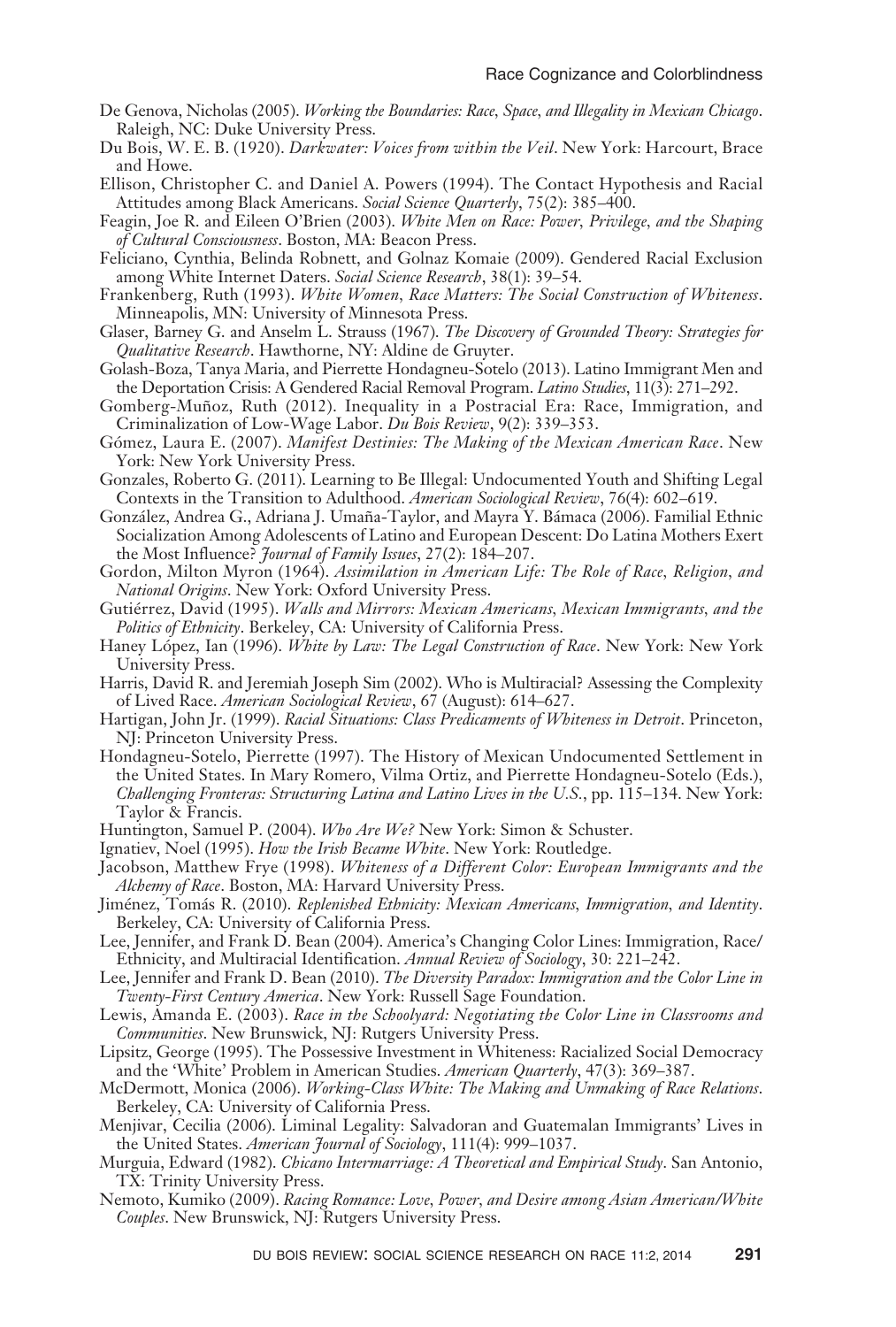- O'Brien, Eileen (2008). *The Racial Middle: Latinos and Asian Americans Living beyond the Racial* Divide. New York: New York University Press.
- Obasogie , Osagie K . ( 2010 ). Do Blind People See Race? Social, Legal, and Theoretical Considerations. *Law & Society Review*, 44(3/4): 585-616.
- Ochoa , Gilda( 2004 ). *Becoming Neighbors in a Mexican American Community: Power, Conflict and*  Solidarity. Austin, TX: University of Texas Press.
- Omi, Michael and Howard Winant (1994). *Racial Formation in the United States: From the 1960s* to the 1990s. New York: Routledge.
- Osuji , Chinyere K . ( 2013 ). Racial 'Boundary-Policing': Perceptions of Black-White Interracial Couples in Los Angeles and Rio de Janeiro. *Du Bois Review*, 10(1): 179–203.
- Park, Robert Ezra (1950). *Race and Culture*. Glencoe, IL: Free Press.
- Park, Robert Ezra, Ernest Burgess, and Roderick McKenzie (1925). *The City*. Chicago, IL: University of Chicago Press.
- Passel, Jeffrey, Gretchen Livingston, and D'Vera Cohn (2012). Explaining Why Minority Births Now Outnumber White Births. Washington, DC: Pew Research Center.
- Perry, Pamela (2002). *Shades of White*. Durham, NC: Duke University Press.
- Portes, Alejandro and Rubén G. Rumbaut (2001). *Legacies: The Story of the Immigrant Second* Generation. Berkeley, CA: University of California Press.
- Qian, Zhenchao and Daniel T. Lichter (2011). Changing Patterns of Interracial Marriage in a Multiracial Society. *Journal of Marriage and Family*, 73(5): 1065-1084.
- Rockquemore, K. A., T. Laszloffy, and J. Noveske (2006). It All Starts at Home: Racial Socialization in Multiracial Families . In David L. Brunsma(Ed.), *Mixed Messages: Multiracial Identities in the Color-blind Era*, pp. 203-216. Boulder, CO: Lynne Rienner Publishers.
- Rockquemore , Kerry , David L. Brunsma , and Joe R. Feagin( 2008 ). *Beyond Black: Biracial Identity in America*. Lanham, MD: Rowman & Littlefield Publishers.
- Roediger, David R. (1999). *The Wages of Whiteness: Race and the Making of the American Working Class*. London: Verso.
- Roediger, David R. (2005). Working Toward Whiteness: How America's Immigrants Become White. New York: Basic Books.
- Root, Maria P. P. (2001). *Love's Revolution: Interracial Marriage*. Philadelphia, PA: Temple University Press.
- Rosenfeld, Michael J. (2008). Racial, Educational and Religious Endogamy in the United States: A Comparative Historical Perspective. *Social Forces*, 87(1): 1–31.
- Roth, Wendy D. (2012). *Race Migrations: Latinos and the Cultural Transformation of Race*. Stanford, CA: Stanford University Press.
- Ruddick, Sara (1989). *Maternal Thinking*. New York: Ballantine Books.
- Saenz, Rogelio, Janie Filoteo, and Aurelia Lorena Murga (2007). Are Mexicans in the United States a Threat to the American Way of Life? *Du Bois Review*, 4(2): 375-393.
- Strauss, Anselm L. (1987). *Qualitative Analysis for Social Scientists*. Cambridge, MA: Cambridge University Press.
- Swidler, Ann (1986). Culture in Action: Symbols and Strategies. *American Sociological Review*,  $51(2): 273 - 386.$
- Swidler, Ann (2001). *Talk of Love: How Culture Matters*. Chicago, IL: University of Chicago Press.
- Telles, Edward and Vilma Ortiz (2008). *Generations of Exclusion: Mexican Americans, Assimilation*, and Race. New York: Russell Sage Foundation.
- Thai, Hung Cam (2008). For Better or for Worse: Vietnamese International Marriages in the New Global Economy. New Brunswick, NJ: Rutgers University Press.
- Twine, France Winddance (2010). *A White Side of Black Britain: Interracial Intimacy and Racial* Literacy. Durham, NC: Duke University Press.
- Twine, France Winddance and Amy Steinbugler (2007). The Gap Between Whites and Whiteness: Interracial Intimacy and Racial Literacy. *Du Bois Review*, 3(2): 341-363.
- U.S. Census( 2010 ). Hispanic Origin and Race of Coupled Households: 2010 . *Census CPH-T-4*. Washington, DC: U.S. Census Bureau.
- U.S. Census (2012). U.S. Census Bureau, Statistical Abstract of the United States. Washington, DC: U.S. Census Bureau.
- Vasquez, Jessica M. (2005). Ethnic Identity and Chicano Literature: How Ethnicity Affects Reading and Reading Affects Ethnic Consciousness. Ethnic and Racial Studies, 28(5): 903-924.
- Vasquez , Jessica M . ( 2011 ). *Mexican Americans across Generations: Immigrant Families, Racial Realities*. New York: New York University Press.